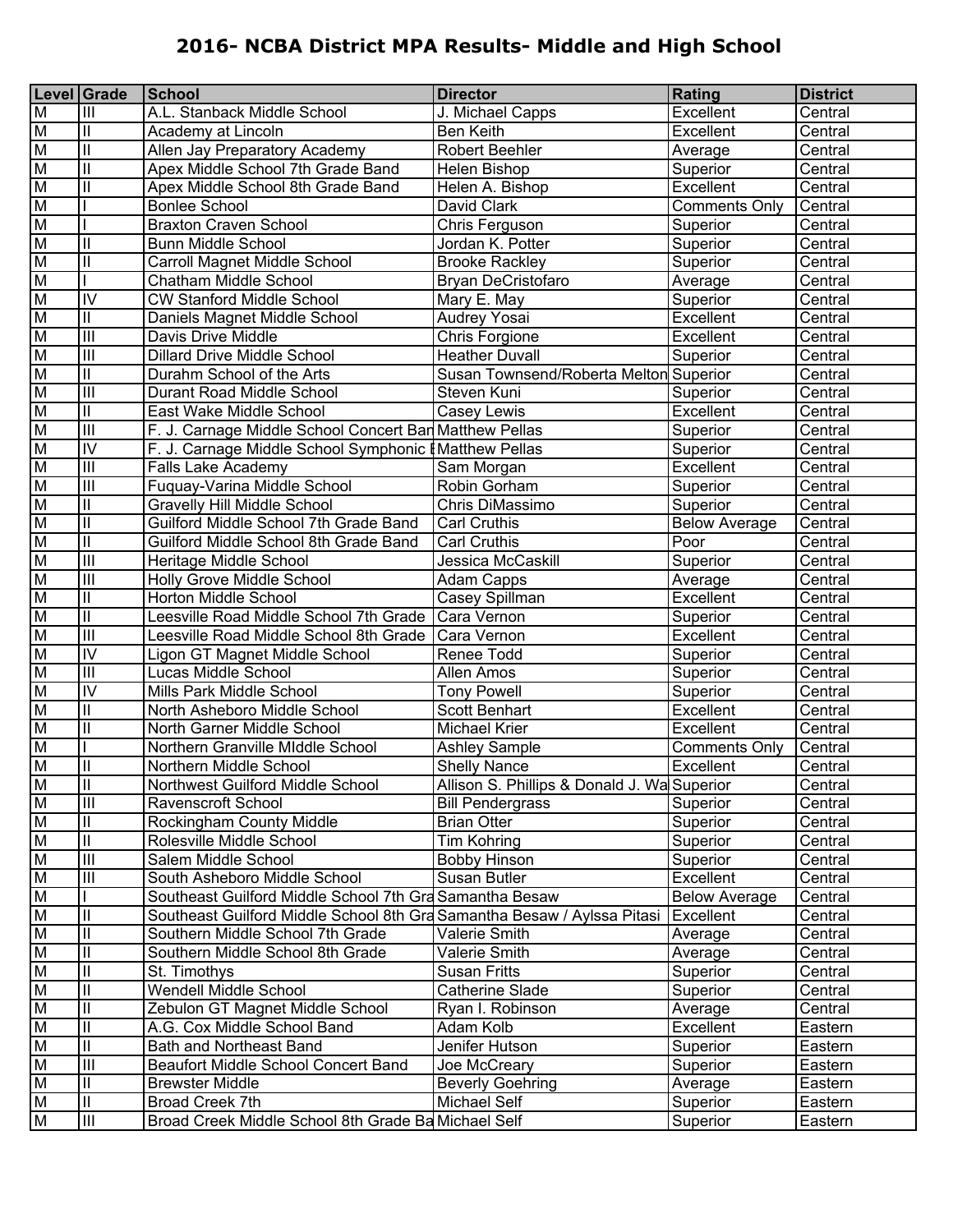| M  | $\mathbf{II}$              | Cape Fear Middle                                        | <b>Katy Buis</b>                           | Excellent            | Eastern   |
|----|----------------------------|---------------------------------------------------------|--------------------------------------------|----------------------|-----------|
| M  | $\overline{\mathbb{I}}$    | Chaloner                                                | <b>Brian Campbell</b>                      | Superior             | Eastern   |
| M  | $\overline{\mathbb{I}}$    | <b>Chicod Middle</b>                                    | Daniel Wunker                              | Superior             | Eastern   |
| M  | $\overline{\mathbb{I}}$    | <b>CM Eppes Concert</b>                                 | <b>Tina Robinett</b>                       | Excellent            | Eastern   |
| M  | $\overline{\mathbb{I}}$    | Dixon Middle School 7/8th Grade Band                    | Karen Matthews                             | Excellent            | Eastern   |
| M  | $\overline{\mathbb{I}}$    | Down East Middle                                        | Jenna Franks                               | Excellent            | Eastern   |
| M  |                            | Eastern Wayne Middle Concert Band                       | Daryl Richardson                           | Excellent            | Eastern   |
| M  | $\ensuremath{\mathsf{II}}$ | <b>EB Aycock Middle</b>                                 | Ana Bulluck                                | Superior             | Eastern   |
| M  | $\overline{\mathbf{u}}$    | <b>Edwards Middle</b>                                   | Margie Jesse                               | Average              | Eastern   |
| M  | $\overline{\mathbf{u}}$    | Elm City Middle                                         | <b>Adam Shultz</b>                         | Excellent            | Eastern   |
| M  | $\overline{\mathbf{u}}$    | Franklin Academy Concert Band                           | <b>Scott Bailey</b>                        | Superior             | Eastern   |
| M  | $\overline{\mathbb{I}}$    | <b>Grover C Fields</b>                                  | Jodi Elbing                                | Superior             | Eastern   |
| M  | $\overline{\mathbb{I}}$    | H.J. MacDonald Concert Band                             | Amanda Landis                              | Superior             | Eastern   |
| M  | $\overline{\mathbb{I}}$    | Havelock 7th                                            | Mark Lorek                                 | Superior             | Eastern   |
| M  | $\overline{III}$           | Havelock 8th                                            | Mark Lorek                                 | Superior             | Eastern   |
| M  | $\ensuremath{\mathsf{II}}$ | <b>Hertford County Middle</b>                           | Jeff Reid                                  | Excellent            | Eastern   |
| M  |                            | Hope 7th                                                | <b>Bryan Castro</b>                        | <b>Comments Only</b> | Eastern   |
| M  | $\mathbf{I}$               | Hope Middle School 8th Grade Band                       | <b>Bryan Castro</b>                        | Excellent            | Eastern   |
| M  | $\overline{\mathbb{I}}$    | Morehead City 7th                                       | Jason Barclift                             | Superior             | Eastern   |
| M  | $\overline{\mathbf{III}}$  | Morehead City 8th                                       | Jason Barclift                             | Superior             | Eastern   |
| M  | $\overline{III}$           | Murray Middle                                           | <b>Jessica Sekeres</b>                     | Excellent            | Eastern   |
| M  | $\overline{\mathbb{I}}$    | Newport 7th                                             | David Stroud                               | Superior             | Eastern   |
| M  | $\overline{\mathbf{III}}$  | Newport Middle School 8th Grade Band   David Stroud     |                                            | Superior             | Eastern   |
| M  | $\ensuremath{\mathsf{II}}$ | Noble Middle School 7/8th Concert Band   Patricia Knauf |                                            | Excellent            | Eastern   |
| M  | $\overline{\mathbf{u}}$    | Norwayne Concert                                        | Paula Rodgers                              | Average              | Eastern   |
| M  | $\mathsf{II}$              | Perquimans County Middle School Conce Malik Barrows     |                                            | Excellent            | Eastern   |
| M  | $\overline{\mathbf{u}}$    | PS Jones Middle School 7th and 8th Grad Michael Jenkins |                                            | Excellent            | Eastern   |
| M  | $\overline{\mathbf{u}}$    | Riverside Middle                                        | <b>Kimberly Michel</b>                     | Superior             | Eastern   |
| M  |                            | South Edgecombe Middle School Cocner Nicole Portik      |                                            | Comments Only        | Eastern   |
| M  | $\ensuremath{\mathsf{II}}$ | Southwest Middle                                        | <b>Kyle Lanier</b>                         | Superior             | Eastern   |
| M  | $\overline{\mathbf{u}}$    | Springfield Symphonic                                   | Jemere Brown                               | Average              | Eastern   |
| M  | $\overline{\mathbf{u}}$    | Swansboro Middle School 8th Grade Ban Philip Smith      |                                            | Superior             | Eastern   |
| M  | $\overline{\mathbf{u}}$    | <b>Toisnot Middle School Concert Band</b>               | Jordan Webb                                | Superior             | Eastern   |
| M  | $\mathsf{II}$              | <b>Topsail Middle</b>                                   | <b>Robert Norem</b>                        | Superior             | Eastern   |
| M  | $\overline{\mathbf{u}}$    | Trask Middle School 7th & 8th Grade Bar Kari Loeber     |                                            | Excellent            | Eastern   |
| M  | $\overline{\mathbb{I}}$    | <b>Tucker Creek Concert</b>                             | Ashley Etheredge                           | Excellent            | Eastern   |
| M  | $\overline{III}$           | West Craven 8th                                         | Cory Lipsky                                | Excellent            | Eastern   |
| ΙM | Ш                          | West Craven Middle School 7th Grade Ba Cory Lipsky      |                                            | Superior             | Eastern   |
| M  | $\overline{\mathbb{I}}$    | <b>Williston Middle</b>                                 | <b>Gwen Fitzpatrick</b>                    | Average              | Eastern   |
| M  |                            | Avery Middle School                                     | Dee Raby                                   | Average              | Northwest |
| M  |                            | <b>Brawley Middle School</b>                            | Rico Soloman                               | Average              | Northwest |
| M  |                            | <b>Brawley Middle School</b>                            | Rico Soloman                               | Average              | Northwest |
| M  | $\mathbf{III}$             | <b>Brawley Middle School</b>                            | Rico Soloman                               | Average              | Northwest |
| M  | $\mathbf{III}$             | Central Davidson 8th Grade Band                         | <b>Wesley Richardson</b>                   | Superior             | Northwest |
| M  | $\mathbf{III}$             | Challenger Early College High School                    | Chris Kale                                 | Average              | Northwest |
| M  | $\ensuremath{\mathsf{II}}$ | <b>Chesnut Grove Middle School</b>                      | <b>Benjamin Rhodes</b>                     | Excellent            | Northwest |
| M  | $\mathsf{II}$              | Collettsville                                           | Jonathan T. Beal                           | Excellent            | Northwest |
| M  | $\mathbf{I}$               | <b>Cranberry Middle School</b>                          | William Freeman                            | Average              | Northwest |
| M  | $\overline{\mathbb{H}}$    | E.L. Brown Middle                                       | Christina Carter, David C. Deese Excellent |                      | Northwest |
| M  | $\mathbf{I}$               | East Alexander                                          | Melanie Hudson                             | Excellent            | Northwest |
| M  | $\overline{\mathbb{H}}$    | East Burke Middle                                       | Carla Draughn                              | Excellent            | Northwest |
| M  |                            | East Forsyth Middle School                              | Ron Forsh                                  | Excellent            | Northwest |
| M  |                            | Forbush Middle                                          | Daved Roberts                              | <b>Commnets Only</b> | Northwest |
| M  | $\mathbf{III}$             | Freedom High School                                     | Robert Johnson                             | Excellent            | Northwest |
| M  | Ш                          | Gamewell                                                | Steve Robinson                             | Average              | Northwest |
| M  |                            | <b>Gentry Middle School</b>                             | <b>Blake McCraw</b>                        | <b>Comments Only</b> | Northwest |
|    |                            |                                                         |                                            |                      |           |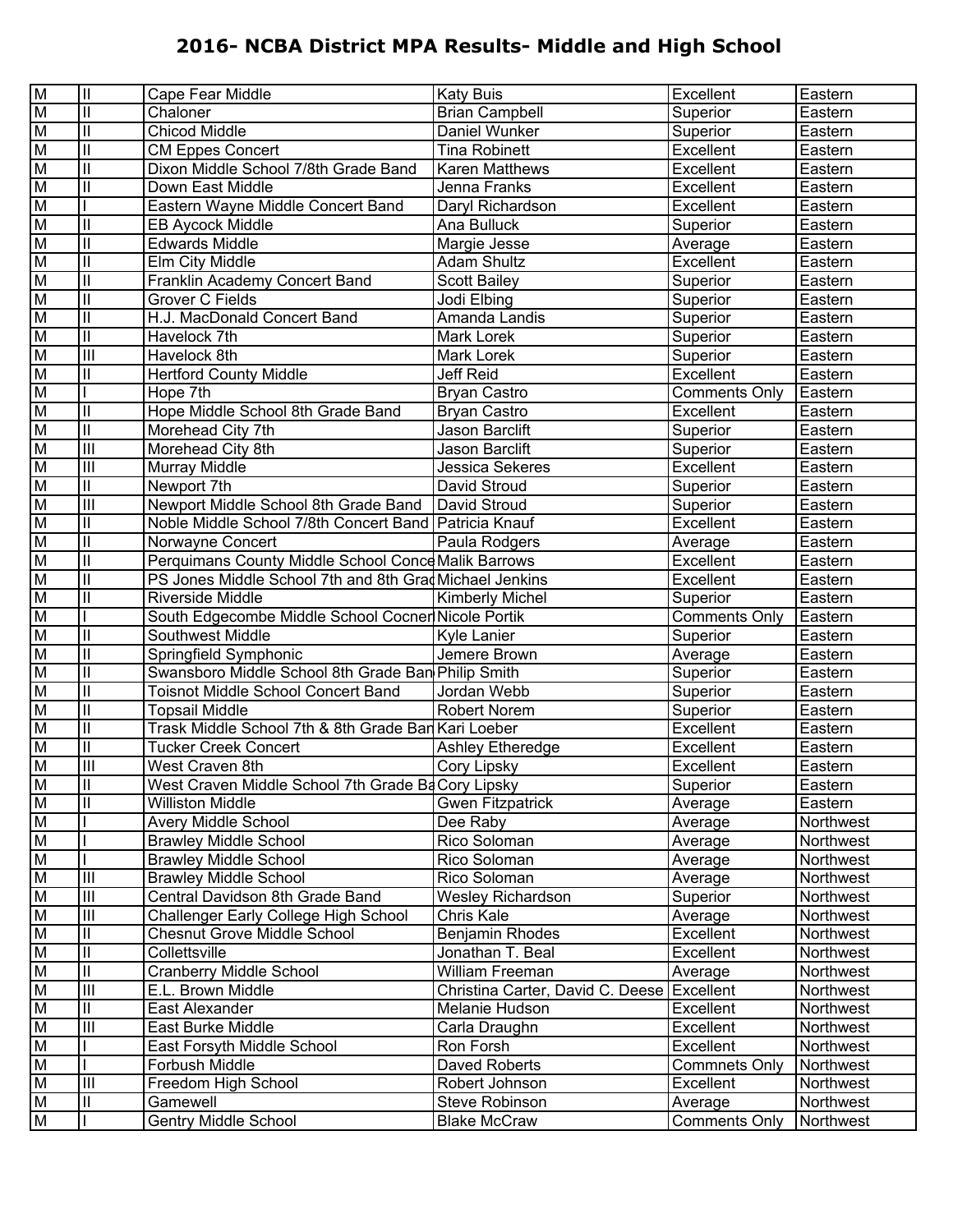| M         | $\overline{\mathbb{H}}$    | <b>Granite Falls</b>                              | <b>Jill Bennett</b>            | Excellent            | Northwest     |
|-----------|----------------------------|---------------------------------------------------|--------------------------------|----------------------|---------------|
| M         | $\overline{\mathsf{III}}$  | Hanes Magnet                                      | Mary Kathyrn Bowan Choat       | Superior             | Northwest     |
| M         |                            | <b>Happy Valley School</b>                        | Erika Greer                    | Excellent            | Northwest     |
| M         |                            | Heritage Middle School                            | Aaron P. Poteat                | Excellent            | Northwest     |
| M         | $\overline{\mathbf{u}}$    | Heritage Middle School                            | Aaron P. Poteat                | Average              | Northwest     |
| M         | $\overline{\mathbf{m}}$    | Hudson Middle                                     | Leah Massey                    | Excellent            | Northwest     |
| M         | $\overline{\mathbb{I}}$    | Lakeshore Middle                                  | Patrick Haymore                | Excellent            | Northwest     |
| M         | $\overline{\mathbf{m}}$    | Ledford High School                               | Greg Gibson, David Haynes      | Excellent            | Northwest     |
| M         | $\overline{\mathbb{I}}$    | Ledford Middle School                             | David Haynes, Greg Gibbs       | <b>Below Average</b> | Northwest     |
| M         | $\overline{\mathbf{III}}$  | <b>Liberty Middle</b>                             | <b>Dustin Hoke</b>             | Excellent            | Northwest     |
| M         | $\overline{N}$             | <b>Meadowlark Middle</b>                          | <b>Matt Liner</b>              | Superior             | Northwest     |
| M         |                            | Meadowview Magnet Middle                          | Jennifer Riska                 | Average              | Northwest     |
| M         | $\overline{\mathbf{u}}$    | Mt. Moure Middle                                  | Sonja F. Becknell              | Average              | Northwest     |
| M         | $\overline{\mathbf{m}}$    | North Davidson Middle                             | Keith Grush                    | Superior             | Northwest     |
| M         |                            | North Wilkes                                      | Justin T. Beebe                | Excellent            | Northwest     |
| M         | $\mathbf{I}$               | Oak Grove                                         | Mike Howell                    | Excellent            | Northwest     |
| M         | $\overline{\mathbf{III}}$  | Oak Grove Middle                                  | <b>Mike Howell</b>             | Excellent            | Northwest     |
| M         |                            | <b>Pilot Mountain</b>                             | <b>Matthew Trice</b>           | Commnets Only        | Northwest     |
| M         |                            | Piney Grove Middle School                         | Lorena Schakel                 | Average              | Northwest     |
| M         | $\overline{\mathbf{m}}$    | South Davie                                       | Justin McCrary                 | Excellent            | Northwest     |
| M         | $\overline{\mathbf{u}}$    | <b>Southeast Middle</b>                           | Eugene Mabry                   | Excellent            | Northwest     |
| M         | $\overline{\mathbf{u}}$    | Southeastern Stokes Middle School                 | Justin Carter                  | Excellent            | Northwest     |
| M         | $\overline{\mathbf{m}}$    | <b>Surry Central High School</b>                  | Jordan Martin                  | Excellent            | Northwest     |
| M         | $\mathbf{I}$               | <b>Surry Central Middle School</b>                | Jordan Martin                  | <b>Comments Only</b> | Northwest     |
| M         | $\overline{\mathbf{m}}$    | Thomas Jefferson Middle School                    | Adam Joiner and Phil Wingfield | Excellent            | Northwest     |
| M         |                            | <b>Thomasville Middle School</b>                  | Dylan Scaringelli              | Average              | Northwest     |
| M         | $\mathbf{I}$               | Tyro Middle School                                | Sara Tolles                    | <b>Below Average</b> | Northwest     |
| M         | $\mathbf{I}$               | Walkertown                                        | Quincy Lundy & Forrest Munden  | Excellent            | Northwest     |
| M         |                            | Walter Johnson Middle                             | Erin France                    | Average              | Northwest     |
| M         | $\overline{III}$           | West Alexander Middle                             | Matthew Cochran                | Excellent            | Northwest     |
| M         | $\overline{\mathbf{m}}$    | William Ellis Middle School                       | Mandy James                    | Excellent            | Northwest     |
| M         | $\overline{\mathbb{I}}$    | William Lenior                                    | <b>Terry Reid</b>              | Superior             | Northwest     |
| M         | $\overline{\mathbf{m}}$    | <b>William Lenior Middle</b>                      | <b>Terry Reid</b>              | Superior             | Northwest     |
| M         | $\overline{\mathbf{m}}$    | Alexander Graham Middle School Band               | <b>Windy Fullagar</b>          | Excellent            | South Central |
| M         | $\overline{\mathbf{u}}$    | Bailey 7th & 8th Grade Band                       | <b>Ruth Petersen</b>           | Superior             | South Central |
| M         | $\mathbf{  }$              | Belmont 8th Grade Band                            | Carrie Lineberger              | Superior             | South Central |
| M         | $\overline{\mathbb{I}}$    | Bessemer City Middle School Band                  | O'Shea Best                    | Excellent            | South Central |
| гт<br>  M | Ш                          | C. C. Erwin 8th Grade Band                        | Sonya Ferguson                 | Superior             | South Central |
| M         | $\overline{\mathbb{H}}$    | C. C. Griffin 8th Grade Band                      | <b>Drew Carter</b>             | Superior             | South Central |
| M         |                            | Charlotte Latin 6th Grade Band                    | Jocquin Fuller                 | <b>Comments Only</b> | South Central |
| M         |                            | Charlotte Latin 7th and 8th Grade Band            | Jocquin Fuller                 | Excellent            | South Central |
| M         |                            | Collinswood LA Middle School Band                 | <b>Bridgette Green</b>         | Excellent            | South Central |
| M         | $\mathbf{II}$              | Community House 7th Grade Wind Enser David Shives |                                | Superior             | South Central |
| M         | $\overline{N}$             | <b>Community House 8th Grade Wind Enser</b>       | David Shives                   | Excellent            | South Central |
| M         | $\overline{III}$           | Corriher-Lipe Middle School Band                  | Leah Pfeiffer                  | Average              | South Central |
| M         | $\ensuremath{\mathsf{II}}$ | Cramerton 8th Grade Band                          | Lisa Ratchford                 | Excellent            | South Central |
| M         | $\overline{N}$             | Crestdale 8th Grade Band                          | Lesli Clowes                   | Superior             | South Central |
| M         | $\ensuremath{\mathsf{II}}$ | Cuthbertson 7th Grade Band                        | <b>Todd Ebert</b>              | Superior             | South Central |
| M         | $\overline{III}$           | Cuthbertson 8th Grade Band                        | Katie Ebert                    | Superior             | South Central |
| M         | $\ensuremath{\mathsf{II}}$ | East Lincoln Middle School Band                   | <b>Brandon Meeks</b>           | Superior             | South Central |
| M         | $\overline{\mathbb{I}}$    | East Union Middle School Band                     | Avery McFadden                 | Excellent            | South Central |
| M         | $\overline{\mathbf{u}}$    | Harris Road Middle School Band                    | Laura Shepherd                 | Superior             | South Central |
| M         | $\overline{\mathbf{III}}$  | Hickory Ridge 8th Grade Band                      | Andrew/Molly Blair             | Superior             | South Central |
| M         | $\mathbf{I}$               | J. N. Fries Magnet 8th Grade Band                 | Jason Partridge                | Superior             | South Central |
| M         | $\mathsf{II}%$             | John Chavis 7th Grade Band                        | Vickie Whitfield               | <b>Comments Only</b> | South Central |
| M         | $\overline{\mathbf{u}}$    | John Chavis 8th Grade Band                        | Vickie Whitfield               | <b>Comments Only</b> | South Central |
|           |                            |                                                   |                                |                      |               |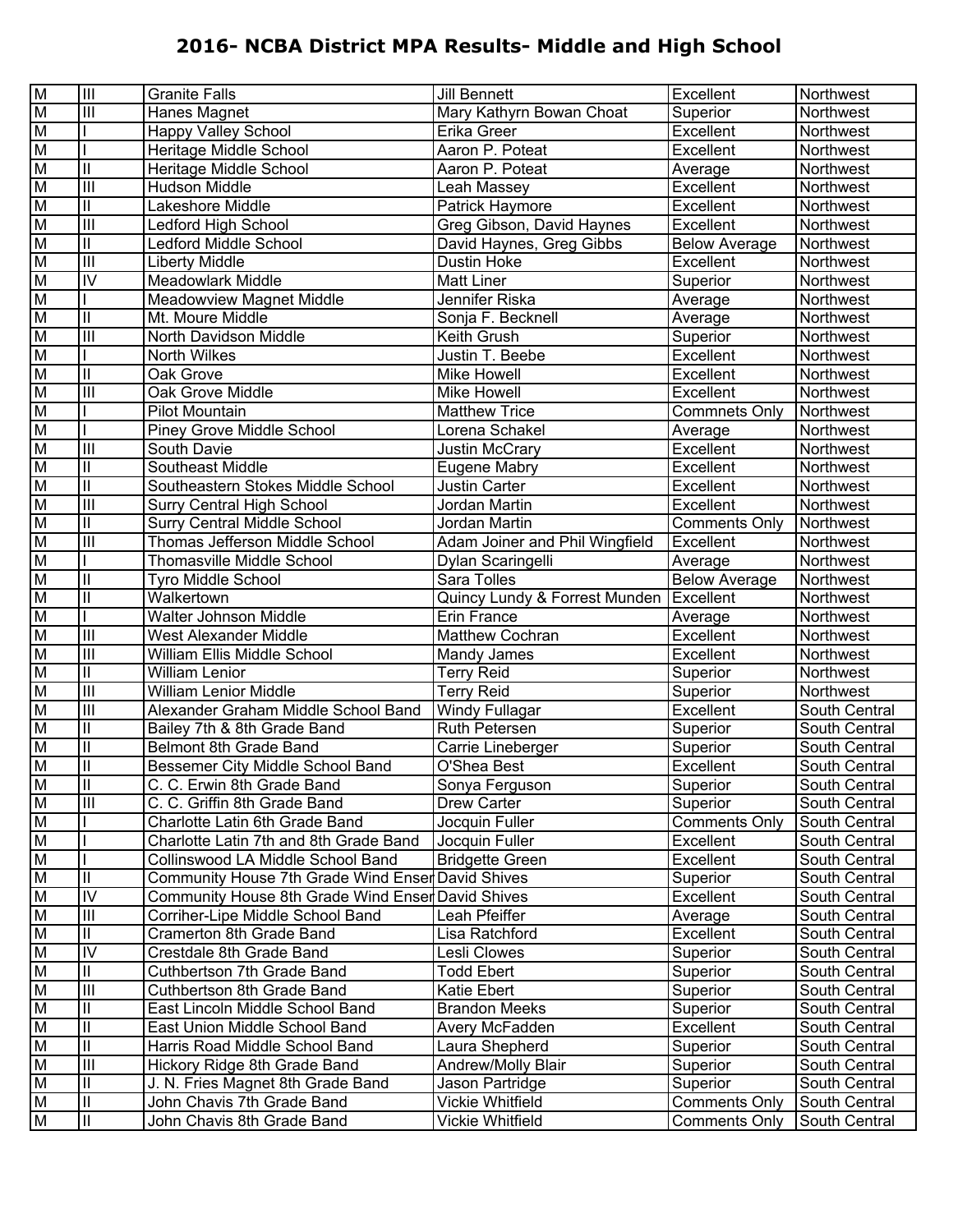| M  |                                       | McClintock Middle School Band                                     | Orlando Turner            | <b>Below Average</b> | South Central |
|----|---------------------------------------|-------------------------------------------------------------------|---------------------------|----------------------|---------------|
| M  | $\mathbf{I}$                          | Metrolina Middle School Band                                      | <b>Rob Owens</b>          | Excellent            | South Central |
| M  | $\mathbf{  }$                         | Mooresville 8th Grade Band                                        | Cory Gudger               | Average              | South Central |
| M  | Ш                                     | Mt. Holly 8th Grade Band                                          | <b>Eric Myers</b>         | Superior             | South Central |
| M  |                                       | Northside/Hickory Grove Middle School B Dave Vergato/Taylor Caton |                           | Excellent            | South Central |
| M  | $\mathbf{  }$                         | Northwest Cabarrus Middle School Band Alice Aldredge              |                           | Superior             | South Central |
| M  |                                       | Parkwood 7th Grade Band                                           | <b>Archie Wallace</b>     | Excellent            | South Central |
| M  | $\mathbf{I}$                          | Parkwood 8th Grade Band                                           | Jon Sale                  | Excellent            | South Central |
| M  |                                       | Piedmont 7th Grade Band                                           | Amy Vitulli               | Excellent            | South Central |
| M  | $\mathbf{  }$                         | Piedmont 8th Grade Band                                           | Amy Vitulli               | Excellent            | South Central |
| M  | $\mathbf{III}$                        | Piedmont IB 8th Grade Band                                        | <b>Matt Forbis</b>        | Excellent            | South Central |
| M  |                                       | Porter Ridge 7th Grade Band                                       | Stephanie Tomberlin       | Superior             | South Central |
| M  | $\mathbf{  }$                         | Porter Ridge 8th Grade Band                                       | Stephanie Tomberlin       | Superior             | South Central |
| M  |                                       | Ridge Road Raven Band                                             | Kim Wise                  | Excellent            | South Central |
| M  | $\mathbf{I}$                          | Scholars Academy Middle School Band                               | <b>Donald Morris</b>      | Excellent            | South Central |
| M  | $\mathbf{  }$                         | Southwest 7th & 8th Grade Band                                    | <b>Richard Holmes</b>     | Superior             | South Central |
| M  | $\mathbf{I}$                          | Sun Valley 8th Grade Band                                         | Natassia Day              | Superior             | South Central |
| M  | $\mathbf{I}$                          | Union Academy Concert Band                                        | <b>Steve Stevens</b>      | Superior             | South Central |
| M  | $\mathbf{I}$                          | W. C. Friday Middle School Band                                   | <b>Cindy Owens</b>        | Excellent            | South Central |
| M  | $\overline{\mathbb{I}}$               | Waddell Academy 7th & 8th Grade Band   Jason Robison              |                           | Superior             | South Central |
| M  | Ш                                     | Weddington Middle School Band                                     | <b>Jill Brooks</b>        | Superior             | South Central |
| M  | $\mathbf{I}$                          | West Rowan 8th Grade Band                                         | Nathan Bowman             | Average              | South Central |
| M  | $\mathbf{I}$                          | Anne Chesnutt Middle School Band                                  | Adebayo Gordon            | Average              | Southeastern  |
| M  | $\mathbf{I}$                          | Archer Lodge Middle School Concert                                | Steven Rainville          | Excellent            | Southeastern  |
| M  | $\mathbf{III}$                        | Archer Lodge Middle School Symphonic                              | <b>Steven Rainville</b>   | Excellent            | Southeastern  |
| M  | Ш                                     | Carver Middle School 8th Grade                                    | Jennifer Fore/Jamie Bream | Superior             | Southeastern  |
| M  |                                       | Douglas Byrd Middle School                                        | Nicole Jones              | <b>Comments Only</b> | Southeastern  |
| M  |                                       | Gray's Creek Middle School 7th Grade                              | Steven Kelly              | Average              | Southeastern  |
| M  | $\mathbf{  }$                         | Gray's Creek Middle School 8th Grade                              | Steven Kelly              | Excellent            | Southeastern  |
| M  | $\mathbf{I}$                          | Highland Middle School 7/8 Grade                                  | Page Newsome              | Excellent            | Southeastern  |
| M  | $\mathbf{I}$                          | Hope Mills Middle School                                          | Paul Ingram               | Average              | Southeastern  |
| M  |                                       | Leland Middle School 7th Grade                                    | <b>Brenda Flowers</b>     | Superior             | Southeastern  |
| M  | $\mathbf{II}$                         | Leland Middle Schoool 8th Grade                                   | <b>Brenda Flowers</b>     | Excellent            | Southeastern  |
| M  | $\mathbf{I}$                          | Mac Williams Middle School Concert                                | MacNaught/Mabe            | Superior             | Southeastern  |
| M  | $\mathbf{III}$                        | Mac Willilams Middle School Symphonic                             | MacNaught/Mabe            | Superior             | Southeastern  |
| M  | Ш                                     | Max Abbott Middle School                                          | Julia Jordan              | <b>Comments Only</b> | Southeastern  |
| M  | $\begin{array}{c} \hline \end{array}$ | Midway Middle School Symphonic                                    | Joshua Tew                | Excellent            | Southeastern  |
| ΙM | $\mathbf{II}$                         | New Century Middle School 7th Grade                               | Jessica T. Simmons        | Excellent            | Southeastern  |
| M  | $\overline{III}$                      | New Century Middle School 8th Grade                               | Jessica T. Simmons        | Average              | Southeastern  |
| M  | $\ensuremath{\mathsf{III}}\xspace$    | Northwood Temple Middle School                                    | John Wright               | Superior             | Southeastern  |
| M  |                                       | Riverwood Middle School 7th Grade                                 | <b>Anthony Hingley</b>    | Average              | Southeastern  |
| M  | $\mathbf{  }$                         | Riverwood Middle School 8th Grade                                 | <b>Anthony Hingley</b>    | Excellent            | Southeastern  |
| M  | $\mathbf{  }$                         | Sampson Middle School 8th Grade                                   | Vevlyn Lowe               | Superior             | Southeastern  |
| M  | $\mathbf{I}$                          | Selma Middle SchoolBand                                           | Paula Coyle               | <b>Comments Only</b> | Southeastern  |
| M  | $\overline{\mathbb{H}}$               | Spring Hill Middle School 8th Grade                               | Jane McLaurin             | Excellent            | Southeastern  |
| M  | Ш                                     | West Pine Middle School Concert                                   | Neil McCrimmon            | Superior             | Southeastern  |
| M  | $\mathbf{I}$                          | Apple Valley Middle School 7th Grade Ba Ryan Summers              |                           | Excellent            | Western       |
| M  | $\begin{array}{c} \hline \end{array}$ | Apple Valley Middle School 8th Grade Ba Ryan Summers              |                           | Excellent            | Western       |
| M  | $\mathbf{II}$                         | Asheville Middle School 7th Grade Conce Kevin Young               |                           | Superior             | Western       |
| M  | $\begin{array}{c} \hline \end{array}$ | Asheville Middle School 8th Grade Sympl Amy Shaffer               |                           | Superior             | Western       |
| M  | $\begin{array}{c} \hline \end{array}$ | Brevard Middle School 8th Grade Band                              | Donnie Mulligan           | Excellent            | Western       |
| M  | Ш                                     | Cane Creek Middle School Advanced 7th Clif Dodson                 |                           | Superior             | Western       |
| M  | $\begin{array}{c} \hline \end{array}$ | Cane Creek Middle School Honors Symp Clif Dodson & Byron Graeber  |                           | Superior             | Western       |
| M  |                                       | East McDowell Middle School 8th Grade   Christopher Wilson        |                           | Average              | Western       |
| M  | $\mathsf{I}$                          | Enka Middle School 7th and 8th Grade Ba Kevin Kimbrough           |                           | Average              | Western       |
| M  | $\ensuremath{\mathsf{III}}\xspace$    | Hendersonville Middle School 8th Grade   Buddy Gudger             |                           | Superior             | Western       |
|    |                                       |                                                                   |                           |                      |               |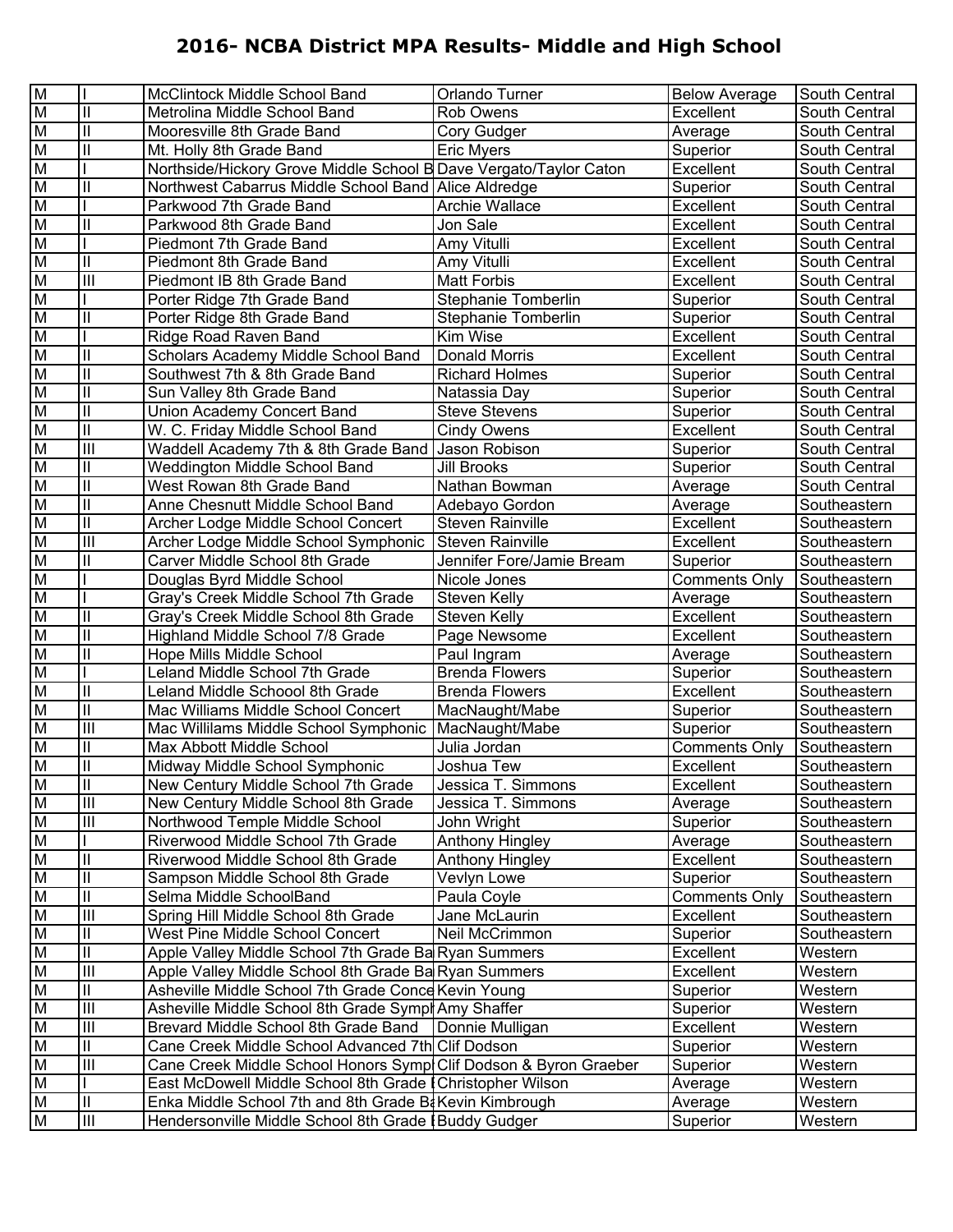| M              |    | Jackson County 7th and 8th Grade Band Kelly Saunders                               |                                          | Superior         | Western |
|----------------|----|------------------------------------------------------------------------------------|------------------------------------------|------------------|---------|
| M              |    | Macon Middle School Honors Band                                                    | Tom Graham                               | Excellent        | Western |
| $\overline{M}$ |    | North Buncombe Middle School 7th Grad Misty Theisen & Shawn Benfield               |                                          | Superior         | Western |
| M              |    | North Buncombe Middle School 8th Grad Shawn Benfield & Misty Theisen   Excellent   |                                          |                  | Western |
| $\overline{M}$ |    | Swain County Middle School Band                                                    | <b>Karen Williams Lanning</b>            | <b>Excellent</b> | Western |
| $\overline{M}$ |    | Table Rock Middle School 8th Grade Ban Trey Simpson                                |                                          | <b>Excellent</b> | Western |
| M              | Ш  | Valley Springs Middle School 8th Grade EAnthony W. Ammons                          |                                          | Superior         | Western |
| $\overline{M}$ |    | Waynesville Middle School 7th Grade                                                | Stephen Parris & Jaime Graeber Excellent |                  | Western |
| $\overline{M}$ | ШL | Waynesville Middle School 8th Grade Bal Stephen Parris & Jaime Graeber   Excellent |                                          |                  | Western |

|                                    | Level Grade             | School                                                   | <b>Director</b>           | <b>Rating</b> | <b>District</b> |
|------------------------------------|-------------------------|----------------------------------------------------------|---------------------------|---------------|-----------------|
| H                                  | IV                      | Cape Fear High School Concert                            | <b>Mike Williams</b>      | Superior      | Southeastern    |
| $\overline{H}$                     | VI                      | Cape Fear High School Wind Ensemble                      | <b>Mike Williams</b>      | Superior      | Southeastern    |
| $\overline{\mathsf{H}}$            | $\mathbf{III}$          | <b>Clinton High School</b>                               | Travis Jordan             | Superior      | Southeastern    |
| $\overline{\mathsf{H}}$            | $\mathbf{III}$          | Corinth Holders High School Concert                      | Olivia D. Spell           | Average       | Southeastern    |
| $\overline{\mathsf{H}}$            | V                       | Corinth Holders High School Wind Ensem Olivia D. Spell   |                           | Excellent     | Southeastern    |
| $\overline{\overline{H}}$          | $\overline{\mathbb{I}}$ | East Columbus High School                                | Jamie Faulk               | Comments      | Southeastern    |
| $\overline{\mathsf{H}}$            | $\overline{\mathsf{V}}$ | <b>EE Smith High School</b>                              | Roosevelt Pratt Jr.       | Superior      | Southeastern    |
| $\overline{\mathsf{H}}$            | $\overline{\mathsf{N}}$ | Gray's Creek High School                                 | <b>Steve West</b>         | Excellent     | Southeastern    |
| $\overline{\mathsf{H}}$            | $\overline{N}$          | Harnett Central High School                              | Spence Hinson             | Average       | Southeastern    |
| $\overline{\mathsf{H}}$            | $\overline{N}$          | <b>Hobbton High School</b>                               | Geoffrey Tart             | Excellent     | Southeastern    |
| $\overline{H}$                     | $\overline{\mathsf{V}}$ | Jack Britt High School Symphonic Winds Timothy Parsons   |                           | Superior      | Southeastern    |
| $\overline{\mathsf{H}}$            | $\overline{N}$          | Midway High School Concert Band                          | Joshua Tew                | Average       | Southeastern    |
| $\overline{\mathsf{H}}$            | $\overline{N}$          | North Brunswick High School                              | Chris Cook                | Excellent     | Southeastern    |
| $\overline{\mathsf{H}}$            | $\overline{\mathbb{I}}$ | North Johnston High School                               | Ryan Spell                | Average       | Southeastern    |
| $\overline{\mathsf{H}}$            | $\overline{\mathbb{I}}$ | North Moore High School Concert                          | Clay Perry                | Average       | Southeastern    |
| $\overline{\mathsf{H}}$            | $\overline{N}$          | North Moore High School Symphonic                        | <b>Clay Perry</b>         | Average       | Southeastern    |
| $\overline{H}$                     | $\overline{\mathsf{v}}$ | Northwood Temple High School                             | John Wright               | Excellent     | Southeastern    |
| $\overline{\mathsf{H}}$            | $\mathbf{III}$          | Pine Forest High School Symphonic                        | James Richardson          | Excellent     | Southeastern    |
| $\overline{H}$                     | $\overline{\mathsf{V}}$ | Pinecrest High School Wind Enseble                       | <b>Eugene Cottrell</b>    | Superior      | Southeastern    |
| $\overline{H}$                     | $\overline{\mathbb{I}}$ | Richmond Sr. High School                                 | Mike Ward                 | Excellent     | Southeastern    |
| $\overline{\mathsf{H}}$            | $\overline{\mathbb{I}}$ | Scotland High School Concert                             | <b>Britton Goodwin</b>    | Superior      | Southeastern    |
| $\overline{\mathsf{H}}$            | $\overline{\mathsf{V}}$ | Scotland High School Symphonic                           | <b>Britton Goodwin</b>    | Superior      | Southeastern    |
| $\overline{\overline{H}}$          | $\overline{N}$          | Seventy First High School                                | James E. Davis III        | Excellent     | Southeastern    |
| $\overline{\mathsf{H}}$            | $\overline{N}$          | South Brunswick High School                              | Jonathon Moore            | Excellent     | Southeastern    |
| $\overline{\mathsf{H}}$            | $\overline{\mathbb{I}}$ | South Columbus High School Band                          | Crystal Hairston          | Excellent     | Southeastern    |
| $\overline{\mathsf{H}}$            | $\overline{N}$          | South View High School Wind Ensemble   Matthew Jorgensen |                           | Superior      | Southeastern    |
| $\overline{H}$                     | V                       | <b>Terry Sanford High School</b>                         | Chris Langdon             | Excellent     | Southeastern    |
| $\overline{\mathsf{H}}$            | $\overline{N}$          | Union Pines High School Symphonic                        | Rob Hill                  | Average       | Southeastern    |
| $\overline{\mathsf{H}}$            | $\overline{\mathsf{v}}$ | Union Pines High School Wind Ensemble Rob Hill           |                           | Superior      | Southeastern    |
| $\overline{\mathsf{H}}$            | $\overline{\mathbb{I}}$ | West Bladen High School                                  | <b>Thomas Stovall</b>     | Excellent     | Southeastern    |
| $\overline{\overline{H}}$          | $\overline{N}$          | Western Harnett High School Symphonic Curtis Collins     |                           | Excellent     | Southeastern    |
| $\overline{\mathsf{H}}$            | $\overline{\mathbb{I}}$ | Westover High School Symphonic                           | <b>Austin Chalmers</b>    | Excellent     | Southeastern    |
| $\overline{\mathsf{H}}$            | $\mathbf{III}$          | Whiteville High School                                   | <b>Emmanuel Ross</b>      | Average       | Southeastern    |
| $\overline{H}$                     | $\overline{N}$          | AC Reynolds High School Concert Band Sean Smith          |                           | Superior      | Western         |
| $\overline{H}$                     | VI-MW                   | AC Reynolds High School Symphonic Ba Sean Smith          |                           | Superior      | Western         |
| $\overline{H}$                     | IV                      | Asheville Christian Academy Band                         | Alexander Panagiotacos    | Excellent     | Western         |
| <u>Ін</u>                          | IV                      | Asheville High School Symphonic Band                     | Jonathan Bass             | Superior      | Western         |
| $\overline{\overline{\mathsf{H}}}$ | $\overline{\mathsf{V}}$ | Asheville High School Wind Symphony                      | <b>Emily Talley</b>       | Superior      | Western         |
| $\overline{H}$                     | VI                      | <b>Brevard High School Wind Ensemble</b>                 | Jim Leatherwood           | Superior      | Western         |
| $\overline{H}$                     | $\mathbf{III}$          | East Henderson High School Band                          | <b>Taylor Kay Sanders</b> | Excellent     | Western         |
| $\overline{H}$                     | $\mathbf{III}$          | Hayesville High School Band                              | Jennifer Gibson           | Excellent     | Western         |
| $\overline{H}$                     | IV                      | Hendersonville High School Concert Band James Phillips   |                           | Comments      | Western         |
| $\overline{H}$                     | VI                      | Hendersonville High School Symphonic B                   | James Phillips            | Comments      | Western         |
| $\overline{\mathbf{H}}$            | IV                      | McDowell High School Concert Band                        | Jenny Lanier              | Excellent     | Western         |
| $\overline{\mathsf{H}}$            | $\overline{\mathsf{V}}$ | McDowell High School Wind Ensemble                       | Jenny Lanier              | Excellent     | Western         |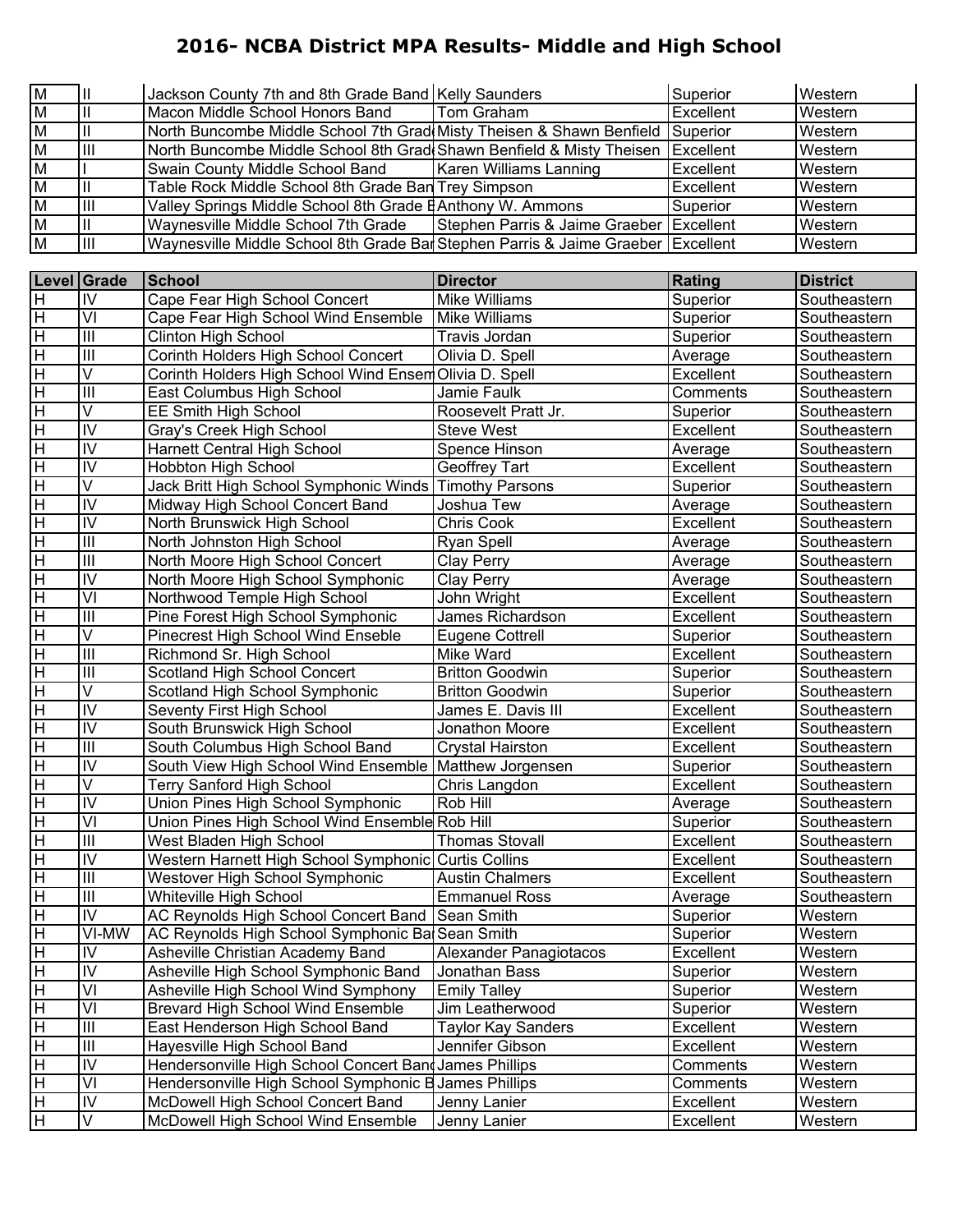| $\overline{\mathsf{H}}$ | IV                      | North Buncombe High School Concert Ba Andrew Shelton   |                           | Excellent            | Western       |
|-------------------------|-------------------------|--------------------------------------------------------|---------------------------|----------------------|---------------|
| $\overline{H}$          | VI                      | North Buncombe High School Wind Ense Andrew Shelton    |                           | Superior             | Western       |
| $\overline{H}$          | IV                      | North Henderson High School Concert Ba Steve Sigmon    |                           | Excellent            | Western       |
| $\overline{H}$          | VI                      | North Henderson High School Wind Ense Steve Sigmon     |                           | Superior             | Western       |
| $\overline{H}$          | IV                      | Pisgah High School Band                                | <b>Adam Stewart</b>       | Excellent            | Western       |
| $\overline{H}$          | III                     | Robbinsville High School Band                          | Jameson C. Stout          | <b>Below Average</b> | Western       |
| $\overline{H}$          | III                     | Rosman High School Band                                | <b>Chelsey Montgomery</b> | Excellent            | Western       |
| $\overline{H}$          | V                       | Smoky Mountain High School Band                        | <b>Andrew Umphlett</b>    | Excellent            | Western       |
| $\overline{H}$          | $\overline{\mathbb{H}}$ | Swain County High School Band                          | Karen Williams Lanning    | Superior             | Western       |
| $\overline{H}$          | IV                      | TC Roberson High School Concert Band James Kirkpatrick |                           | Excellent            | Western       |
| $\overline{H}$          | VI                      | TC Roberson High School Symphonic Ba James Kirkpatrick |                           | Superior             | Western       |
| H                       | III                     | Tuscola High School Concert Band                       | Dillon Ingle & Tim Wise   | Excellent            | Western       |
| $\overline{H}$          | VI                      | Tuscola High School Symphonic Band                     | Tim Wise & Dillon Ingle   | Superior             | Western       |
| $\overline{H}$          | IV                      | West Henderson High School Concert Ba Allen Klaes      |                           | Excellent            | Western       |
| $\overline{H}$          | VI                      | West Henderson High School Wind Ense Allen Klaes       |                           | Superior             | Western       |
| $\overline{H}$          | VI                      | Asheboro SWE                                           | Phil Homiller             | Superior             | Central       |
| $\overline{H}$          | IV                      | Asheboro WS                                            | <b>Suzanne Benhart</b>    | Excellent            | Central       |
| $\overline{H}$          | IV                      | Eastern Alamance                                       | <b>Ben Crotts</b>         | Excellent            | Central       |
| $\overline{H}$          | III                     | <b>Granville Central</b>                               | <b>Christopher Poole</b>  | Excellent            | Central       |
| $\overline{H}$          | III                     | J.F. Webb                                              | Jaron Cox                 | Average              | Central       |
| $\overline{H}$          | IV                      | McMichael                                              | <b>Randy Quarles</b>      | Superior             | Central       |
| H                       | V                       | Northern Guilford                                      | Michael Courey            | Excellent            | Central       |
| $\overline{H}$          | $\overline{III}$        | Northwest Guilford CB                                  | <b>Brian McMath</b>       | Excellent            | Central       |
| $\overline{H}$          | $\overline{\mathsf{V}}$ | Northwest Guilford SB                                  | <b>Brian McMath</b>       | Excellent            | Central       |
| $\overline{H}$          | VI                      | Northwest Guilford WE                                  | <b>Brian McMath</b>       | Superior             | Central       |
| $\overline{H}$          | IV                      | Northwood                                              | <b>Matthew Brett Cox</b>  | Superior             | Central       |
| $\overline{H}$          | III                     | Providence Grove                                       | Kate McConchie            | Superior             | Central       |
| $\overline{H}$          | IV                      | Ragsdale                                               | Andrew Oldham             | Excellent            | Central       |
| $\overline{H}$          | III                     | Randleman                                              | Andrew Creech             | Excellent            | Central       |
| $\overline{H}$          | IV                      | Rockingham CB                                          | Donald Dohm               | Excellent            | Central       |
| $\overline{H}$          | V                       | Rockingham WE                                          | Donald Dohm               | Superior             | Central       |
| $\overline{H}$          | IV                      | Southern Alamance                                      | Joshua Morgan             | Superior             | Central       |
| $\overline{H}$          | IV                      | Southwest Guilford                                     | Christian McIvor          | Superior             | Central       |
| H                       | IV                      | Wheatmore                                              | Jennifer Beck             | Superior             | Central       |
| $\overline{H}$          | $\overline{\mathbb{H}}$ | Ardrey Kell Concert Band                               | <b>Patrick Butler</b>     | Excellent            | South Central |
| $\overline{H}$          | IV                      | Ardrey Kell Symphonic Band                             | <b>Richard Bordeman</b>   | Excellent            | South Central |
| $\overline{\mathsf{H}}$ | VI                      | Ardrey Kell Wind Ensemble                              | <b>Patrick Butler</b>     | Excellent            | South Central |
| ΙH                      | VI                      | <b>Ashbrook Wind Ensemble</b>                          | Ben Jones                 | Superior             | South Central |
| H                       | IV                      | <b>Bessemer City Concert Band</b>                      | Laradon Pilot             | Superior             | South Central |
| $\overline{H}$          | IV                      | <b>Burns Concert Band</b>                              | Hov Colson                | Average              | South Central |
| $\overline{H}$          | Ш                       | <b>Butler Concert Band</b>                             | Joshua Stevenson          | Average              | South Central |
| $\overline{H}$          | IV                      | <b>Butler Symphonic Band</b>                           | Joshua Stevenson          | Excellent            | South Central |
| H                       | VI                      | <b>Butler Wind Ensemble</b>                            | Joshua Stevenson          | Superior             | South Central |
| H                       | IV                      | Central Academy Symphonic Band                         | Craig Retzlaff            | Superior             | South Central |
| H                       | $\mathbf{III}$          | Central Cabarrus Concert Band                          | <b>Tyler Stark</b>        | Superior             | South Central |
| $\overline{H}$          | IV                      | Central Cabarrus Symphonic Band                        | <b>Tyler Stark</b>        | Superior             | South Central |
| $\overline{H}$          | IV                      | <b>Cherryville Concert Band</b>                        | Ashleigh Cook             | Superior             | South Central |
| $\overline{H}$          | III                     | Concord Symphonic Band                                 | Chris Wilson              | Superior             | South Central |
| $\overline{H}$          | IV                      | <b>Cox Mill Concert Band</b>                           | Joe Earp                  | Excellent            | South Central |
| Ε                       | V                       | Cox Mill Symphonic Band                                | Joe Earp                  | Excellent            | South Central |
| Ε                       | VI-MW                   | Cox Mill Wind Ensemble                                 | Joe Earp                  | Superior             | South Central |
| Ε                       | IV                      | <b>Crest Symphonic Band</b>                            | <b>Bonnie Scruggs</b>     | Superior             | South Central |
| E                       | VI-MW                   | <b>Cuthbertson Blue Note Winds</b>                     | <b>Todd Ebert</b>         | Superior             | South Central |
| E                       | V                       | <b>Cuthbertson Symphonic Band</b>                      | <b>Todd Ebert</b>         | Superior             | South Central |
| $\mathbf{H}$            | $\mathbf{III}$          | East Lincoln Symphonic Band                            | <b>Brent Harris</b>       | Superior             | South Central |
| $\overline{\mathsf{H}}$ | VI                      | East Lincoln Wind Ensemble                             | <b>Brent Harris</b>       | Superior             | South Central |
|                         |                         |                                                        |                           |                      |               |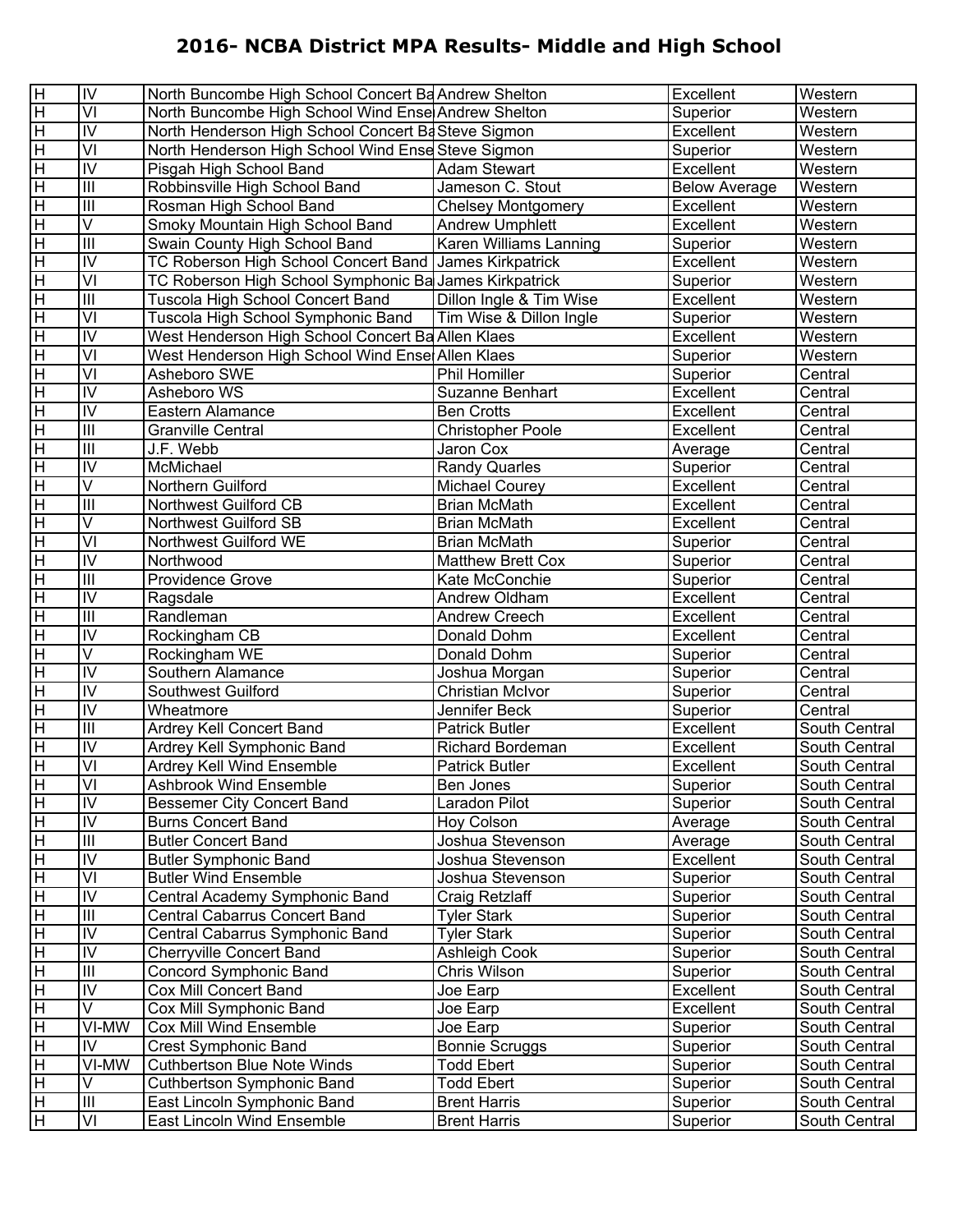| $\overline{\mathbf{H}}$<br>$\overline{III}$<br><b>Emily McNeil</b><br>Superior<br>East Rowan Wind Ensemble<br>South Central<br>$\overline{\mathbf{H}}$<br>$\overline{N}$<br><b>Forest Hills Wind Ensemble</b><br><b>Tracy Humphries</b><br>Average<br>South Central<br>$\overline{N}$<br>$\overline{\mathbf{H}}$<br>Nick Gibson<br>Superior<br>Forestview Symphonic Band<br>South Central<br>$\overline{N}$<br>$\overline{\mathbf{H}}$<br><b>Hickory Ridge Concert Band</b><br>Molly Blair/Chris White<br>Superior<br>South Central<br>$\overline{V}$<br>$\pm$<br><b>Hickory Ridge Wind Ensemble</b><br>Chris White/Andrew Blair<br>Superior<br>South Central<br>$\overline{N}$<br>$\pm$<br><b>Hickory Symphonic Band</b><br>Excellent<br><b>Carson Williams</b><br>South Central<br>$\overline{\mathbb{H}}$<br>$\pm$<br>Hough Symphonic Band<br>Rob Carrington<br>Excellent<br>South Central<br>$\overline{\vee}$<br>$\pm$<br><b>Hough Wind Ensemble</b><br>Rob Carrington<br>Superior<br>South Central<br>$\overline{N}$<br>$\overline{\mathbf{H}}$<br>Hunter Huss Concert Band<br>Excellent<br>Joel Jeffries<br>South Central<br>$\overline{\mathbf{H}}$<br>$\overline{\mathbb{I}}$<br>Jared Johnson<br>Independence Concert Band<br>Average<br>South Central<br>$\overline{\mathbb{H}}$<br>$\overline{\mathbf{H}}$<br><b>Blair Smith</b><br>Jay M. Robinson Concert Band<br>Superior<br>South Central<br>$\overline{V}$<br>$\pm$<br><b>Blair Smith</b><br>Superior<br>Jay M. Robinson Wind and Percussion Er<br>South Central<br>$\overline{\mathsf{V}}$<br>$\pm$<br>Excellent<br>Kings Mountain Blazer Band<br>South Central<br><b>Gil Doggett</b><br>$\overline{N}$<br>$\overline{\mathbf{H}}$<br>Andy Washburn<br>Kings Mountain Concert Band<br>Superior<br>South Central<br>$\overline{\mathbb{H}}$<br>$\overline{\mathbf{H}}$<br>Excellent<br><b>Lincolnton Concert Band</b><br>Josh Belvin<br>South Central<br>$\overline{\mathsf{V}}$<br>$\overline{\mathbf{H}}$<br>Lincolnton Symphonic Band<br>Josh Belvin<br>Superior<br>South Central<br>$\overline{\mathbf{H}}$<br>$\overline{\mathbb{I}}$<br>Mallard Creek Concert Band<br>Paul Boren<br>Excellent<br>South Central<br>$\overline{\mathbb{H}}$<br>$\pm$<br>Paul Boren<br>Mallard Creek Symphonic Band<br>Superior<br>South Central<br>$\overline{VI}$<br>$\pm$<br><b>Keith James</b><br>Superior<br>Marvin Ridge Concert Band<br>South Central<br>$\overline{\mathbf{H}}$<br>$\overline{\mathbb{H}}$<br>Metrolina Christian Academy High School Robert Owens<br>Average<br>South Central<br>$\overline{N}$<br>$\overline{\mathbf{H}}$<br>Average<br>Monroe Symphonic Band<br>Patrick Bryan<br>South Central<br>$\overline{\mathbb{H}}$<br>$\overline{\mathbf{H}}$<br>Mooresville Concert Band<br>Average<br>Renae White<br>South Central<br>$\overline{\mathbf{H}}$<br>$\overline{N}$<br><b>Ken Davis</b><br>Mooresville Symphonic Band<br>Superior<br>South Central<br>$\overline{V}$<br>$\pm$<br>Mooresville Wind Ensemble<br>Ken Davis<br>Superior<br>South Central<br>$\overline{N}$<br>$\pm$<br>Excellent<br>Mount Pleasant Symphonic Band<br><b>Bart Tulbert</b><br>South Central<br>$\overline{\mathsf{V}}$<br>$\overline{\mathbf{H}}$<br><b>Myers Park Wind Ensemble</b><br>Whit Blount<br>Superior<br>South Central<br>$\overline{N}$<br>$\overline{\mathbf{H}}$<br>North Gaston Concert Band<br><b>Tim Reed</b><br>Excellent<br>South Central<br>$\overline{N}$<br>$\overline{\mathbf{H}}$<br>Kevin Still<br>Excellent<br>North Lincoln Symphonic Band<br>South Central<br>$\overline{V}$<br>$\overline{\mathbf{H}}$<br>North Lincoln Wind Ensemble<br>Kevin Still<br>Superior<br>South Central<br>$\pm$<br>$\overline{III}$<br>Kevin Herriman<br>North Mecklenburg Symphonic Band<br>Average<br>South Central<br>$\overline{N}$<br>$\pm$<br>Northwest Cabarrus Concert Band<br>Sam Bogan<br>Superior<br>South Central<br>$\overline{VI}$<br>$\overline{\mathbf{H}}$<br>Superior<br>Northwest Cabarrus Symphonic Winds<br>Sam Bogan<br>South Central<br>$\overline{N}$<br>$\overline{\mathbf{H}}$<br>Excellent<br>Northwest School of the Arts<br>Mark Johnson<br>South Central<br>$\overline{N}$<br>$\pm$<br><b>Olympic Wind Ensemble</b><br>James Smallwood<br>Average<br>South Central<br>$\overline{N}$<br>$\pm$<br>Excellent<br>Parkwood Symphonic Band<br><b>Archie Wallace</b><br>South Central<br>$\overline{\mathbf{H}}$<br>$\overline{\mathbb{I}}$<br>Piedmont 9th Grade Concert Band<br>Excellent<br>South Central<br>Jody Lukac<br>$\overline{\mathbb{H}}$<br>IV<br>Piedmont Community Charter School Wir Chris Cole<br>South Central<br>Superior<br>$\overline{\vee}$<br>H<br>Piedmont Symphonic Band<br>Superior<br>Jody Lukac<br>South Central<br>$\overline{III}$<br>H<br>Porter Ridge Concert Band<br>South Central<br>lan Faires<br>Average<br>$\overline{\mathbf{H}}$<br>$\overline{N}$<br>Porter Ridge Symphonic Band<br>Excellent<br>lan Faires<br>South Central<br>$\overline{\mathsf{V}}$<br>$\pm$<br>Porter Ridge Wind Ensemble<br>lan Faires<br>Excellent<br>South Central<br>$\overline{\mathbf{H}}$<br>$\overline{N}$<br>Providence Symphonic Band<br>Josh Potter<br>Superior<br>South Central<br>$\overline{\mathbf{H}}$<br>$\overline{\mathsf{M}}$<br><b>Providence Wind Ensemble</b><br>Joshua Potter<br>Superior<br>South Central<br>$\overline{\mathbf{H}}$<br>$\ensuremath{\mathsf{III}}\xspace$<br>Shelby Concert Band<br>Excellent<br>C. Bonnell Young<br>South Central<br>$\overline{\mathbf{H}}$<br>$\ensuremath{\mathsf{III}}\xspace$<br>South Mecklenburg Concert and Symphol Ed Harper<br>Superior<br>South Central<br>$\overline{\mathbf{H}}$<br>$\overline{\vee}$<br>South Mecklenburg Wind Ensemble<br>Ed Harper<br>Superior<br>South Central<br>$\pm$<br>$\overline{\mathbb{H}}$<br><b>Tim Hamilton</b><br>Excellent<br>South Point Junior Varsity Concert Band<br>South Central<br>$\pm$<br>IV<br>South Point Varsity Concert Band<br><b>Tim Hamilton</b><br>Superior<br>South Central<br>$\overline{\mathsf{V}}$<br>$\overline{\mathbf{H}}$<br><b>Stuart W. Cramer Wind Ensemble</b><br>Kameron Radford<br>Superior<br>South Central<br>$\overline{\mathbf{H}}$<br>$\overline{\mathbb{H}}$<br>Jeff Reynolds<br>Excellent<br>Sun Valley 9th Grade Concert Band<br>South Central<br>$\overline{\mathbf{H}}$<br>$\overline{\vee}$<br>Jeff Reynolds<br>Sun Valley Symphonic Band<br>Superior<br>South Central<br>$\overline{\mathbf{H}}$<br>IV<br>Union Academy Symphonic Band<br><b>Steve Stevens</b><br>Superior<br>South Central<br>$\pm$<br>$\overline{N}$<br><b>Weddington Symphonic Band</b><br><b>Jill Brooks</b><br>Superior<br>South Central<br>$\overline{\mathsf{N}}$<br>H<br>West Lincoln Symphonic Band<br><b>Taylor Brown</b><br>Average<br>South Central<br>$\pm$<br>$\overline{\mathsf{N}}$<br>West Rowan Wind Ensemble<br><b>Daniel Trivette</b><br>Superior<br>South Central | H | VI | East Mecklenburg Symphonic Band | Chris Moreau | Superior | South Central |
|----------------------------------------------------------------------------------------------------------------------------------------------------------------------------------------------------------------------------------------------------------------------------------------------------------------------------------------------------------------------------------------------------------------------------------------------------------------------------------------------------------------------------------------------------------------------------------------------------------------------------------------------------------------------------------------------------------------------------------------------------------------------------------------------------------------------------------------------------------------------------------------------------------------------------------------------------------------------------------------------------------------------------------------------------------------------------------------------------------------------------------------------------------------------------------------------------------------------------------------------------------------------------------------------------------------------------------------------------------------------------------------------------------------------------------------------------------------------------------------------------------------------------------------------------------------------------------------------------------------------------------------------------------------------------------------------------------------------------------------------------------------------------------------------------------------------------------------------------------------------------------------------------------------------------------------------------------------------------------------------------------------------------------------------------------------------------------------------------------------------------------------------------------------------------------------------------------------------------------------------------------------------------------------------------------------------------------------------------------------------------------------------------------------------------------------------------------------------------------------------------------------------------------------------------------------------------------------------------------------------------------------------------------------------------------------------------------------------------------------------------------------------------------------------------------------------------------------------------------------------------------------------------------------------------------------------------------------------------------------------------------------------------------------------------------------------------------------------------------------------------------------------------------------------------------------------------------------------------------------------------------------------------------------------------------------------------------------------------------------------------------------------------------------------------------------------------------------------------------------------------------------------------------------------------------------------------------------------------------------------------------------------------------------------------------------------------------------------------------------------------------------------------------------------------------------------------------------------------------------------------------------------------------------------------------------------------------------------------------------------------------------------------------------------------------------------------------------------------------------------------------------------------------------------------------------------------------------------------------------------------------------------------------------------------------------------------------------------------------------------------------------------------------------------------------------------------------------------------------------------------------------------------------------------------------------------------------------------------------------------------------------------------------------------------------------------------------------------------------------------------------------------------------------------------------------------------------------------------------------------------------------------------------------------------------------------------------------------------------------------------------------------------------------------------------------------------------------------------------------------------------------------------------------------------------------------------------------------------------------------------------------------------------------------------------------------------------------------------------------------------------------------------------------------------------------------------------------------------------------------------------------------------------------------------------------------------------------------------------------------------------------------------------------------------------------------------------------------------------------------------------------------------------------------------------------------------------------------------------------------------------------------------------------------------------------------------------------------------------------------------------------------------------------------------------------------------------------------------------------------------------------------------------------------------------------------------------------------------------------------------------------------------------------------------------------------------------------------------------------------------------------------------------------------------------------------------------------------------------------------------------------------------------------------------------------------------------------------------------------------------------------------------------------------------------------------------------------------------------------------------------------------------------------------------------------------------------------------------------------------------------------------------------------------|---|----|---------------------------------|--------------|----------|---------------|
|                                                                                                                                                                                                                                                                                                                                                                                                                                                                                                                                                                                                                                                                                                                                                                                                                                                                                                                                                                                                                                                                                                                                                                                                                                                                                                                                                                                                                                                                                                                                                                                                                                                                                                                                                                                                                                                                                                                                                                                                                                                                                                                                                                                                                                                                                                                                                                                                                                                                                                                                                                                                                                                                                                                                                                                                                                                                                                                                                                                                                                                                                                                                                                                                                                                                                                                                                                                                                                                                                                                                                                                                                                                                                                                                                                                                                                                                                                                                                                                                                                                                                                                                                                                                                                                                                                                                                                                                                                                                                                                                                                                                                                                                                                                                                                                                                                                                                                                                                                                                                                                                                                                                                                                                                                                                                                                                                                                                                                                                                                                                                                                                                                                                                                                                                                                                                                                                                                                                                                                                                                                                                                                                                                                                                                                                                                                                                                                                                                                                                                                                                                                                                                                                                                                                                                                                                                                                                                                      |   |    |                                 |              |          |               |
|                                                                                                                                                                                                                                                                                                                                                                                                                                                                                                                                                                                                                                                                                                                                                                                                                                                                                                                                                                                                                                                                                                                                                                                                                                                                                                                                                                                                                                                                                                                                                                                                                                                                                                                                                                                                                                                                                                                                                                                                                                                                                                                                                                                                                                                                                                                                                                                                                                                                                                                                                                                                                                                                                                                                                                                                                                                                                                                                                                                                                                                                                                                                                                                                                                                                                                                                                                                                                                                                                                                                                                                                                                                                                                                                                                                                                                                                                                                                                                                                                                                                                                                                                                                                                                                                                                                                                                                                                                                                                                                                                                                                                                                                                                                                                                                                                                                                                                                                                                                                                                                                                                                                                                                                                                                                                                                                                                                                                                                                                                                                                                                                                                                                                                                                                                                                                                                                                                                                                                                                                                                                                                                                                                                                                                                                                                                                                                                                                                                                                                                                                                                                                                                                                                                                                                                                                                                                                                                      |   |    |                                 |              |          |               |
|                                                                                                                                                                                                                                                                                                                                                                                                                                                                                                                                                                                                                                                                                                                                                                                                                                                                                                                                                                                                                                                                                                                                                                                                                                                                                                                                                                                                                                                                                                                                                                                                                                                                                                                                                                                                                                                                                                                                                                                                                                                                                                                                                                                                                                                                                                                                                                                                                                                                                                                                                                                                                                                                                                                                                                                                                                                                                                                                                                                                                                                                                                                                                                                                                                                                                                                                                                                                                                                                                                                                                                                                                                                                                                                                                                                                                                                                                                                                                                                                                                                                                                                                                                                                                                                                                                                                                                                                                                                                                                                                                                                                                                                                                                                                                                                                                                                                                                                                                                                                                                                                                                                                                                                                                                                                                                                                                                                                                                                                                                                                                                                                                                                                                                                                                                                                                                                                                                                                                                                                                                                                                                                                                                                                                                                                                                                                                                                                                                                                                                                                                                                                                                                                                                                                                                                                                                                                                                                      |   |    |                                 |              |          |               |
|                                                                                                                                                                                                                                                                                                                                                                                                                                                                                                                                                                                                                                                                                                                                                                                                                                                                                                                                                                                                                                                                                                                                                                                                                                                                                                                                                                                                                                                                                                                                                                                                                                                                                                                                                                                                                                                                                                                                                                                                                                                                                                                                                                                                                                                                                                                                                                                                                                                                                                                                                                                                                                                                                                                                                                                                                                                                                                                                                                                                                                                                                                                                                                                                                                                                                                                                                                                                                                                                                                                                                                                                                                                                                                                                                                                                                                                                                                                                                                                                                                                                                                                                                                                                                                                                                                                                                                                                                                                                                                                                                                                                                                                                                                                                                                                                                                                                                                                                                                                                                                                                                                                                                                                                                                                                                                                                                                                                                                                                                                                                                                                                                                                                                                                                                                                                                                                                                                                                                                                                                                                                                                                                                                                                                                                                                                                                                                                                                                                                                                                                                                                                                                                                                                                                                                                                                                                                                                                      |   |    |                                 |              |          |               |
|                                                                                                                                                                                                                                                                                                                                                                                                                                                                                                                                                                                                                                                                                                                                                                                                                                                                                                                                                                                                                                                                                                                                                                                                                                                                                                                                                                                                                                                                                                                                                                                                                                                                                                                                                                                                                                                                                                                                                                                                                                                                                                                                                                                                                                                                                                                                                                                                                                                                                                                                                                                                                                                                                                                                                                                                                                                                                                                                                                                                                                                                                                                                                                                                                                                                                                                                                                                                                                                                                                                                                                                                                                                                                                                                                                                                                                                                                                                                                                                                                                                                                                                                                                                                                                                                                                                                                                                                                                                                                                                                                                                                                                                                                                                                                                                                                                                                                                                                                                                                                                                                                                                                                                                                                                                                                                                                                                                                                                                                                                                                                                                                                                                                                                                                                                                                                                                                                                                                                                                                                                                                                                                                                                                                                                                                                                                                                                                                                                                                                                                                                                                                                                                                                                                                                                                                                                                                                                                      |   |    |                                 |              |          |               |
|                                                                                                                                                                                                                                                                                                                                                                                                                                                                                                                                                                                                                                                                                                                                                                                                                                                                                                                                                                                                                                                                                                                                                                                                                                                                                                                                                                                                                                                                                                                                                                                                                                                                                                                                                                                                                                                                                                                                                                                                                                                                                                                                                                                                                                                                                                                                                                                                                                                                                                                                                                                                                                                                                                                                                                                                                                                                                                                                                                                                                                                                                                                                                                                                                                                                                                                                                                                                                                                                                                                                                                                                                                                                                                                                                                                                                                                                                                                                                                                                                                                                                                                                                                                                                                                                                                                                                                                                                                                                                                                                                                                                                                                                                                                                                                                                                                                                                                                                                                                                                                                                                                                                                                                                                                                                                                                                                                                                                                                                                                                                                                                                                                                                                                                                                                                                                                                                                                                                                                                                                                                                                                                                                                                                                                                                                                                                                                                                                                                                                                                                                                                                                                                                                                                                                                                                                                                                                                                      |   |    |                                 |              |          |               |
|                                                                                                                                                                                                                                                                                                                                                                                                                                                                                                                                                                                                                                                                                                                                                                                                                                                                                                                                                                                                                                                                                                                                                                                                                                                                                                                                                                                                                                                                                                                                                                                                                                                                                                                                                                                                                                                                                                                                                                                                                                                                                                                                                                                                                                                                                                                                                                                                                                                                                                                                                                                                                                                                                                                                                                                                                                                                                                                                                                                                                                                                                                                                                                                                                                                                                                                                                                                                                                                                                                                                                                                                                                                                                                                                                                                                                                                                                                                                                                                                                                                                                                                                                                                                                                                                                                                                                                                                                                                                                                                                                                                                                                                                                                                                                                                                                                                                                                                                                                                                                                                                                                                                                                                                                                                                                                                                                                                                                                                                                                                                                                                                                                                                                                                                                                                                                                                                                                                                                                                                                                                                                                                                                                                                                                                                                                                                                                                                                                                                                                                                                                                                                                                                                                                                                                                                                                                                                                                      |   |    |                                 |              |          |               |
|                                                                                                                                                                                                                                                                                                                                                                                                                                                                                                                                                                                                                                                                                                                                                                                                                                                                                                                                                                                                                                                                                                                                                                                                                                                                                                                                                                                                                                                                                                                                                                                                                                                                                                                                                                                                                                                                                                                                                                                                                                                                                                                                                                                                                                                                                                                                                                                                                                                                                                                                                                                                                                                                                                                                                                                                                                                                                                                                                                                                                                                                                                                                                                                                                                                                                                                                                                                                                                                                                                                                                                                                                                                                                                                                                                                                                                                                                                                                                                                                                                                                                                                                                                                                                                                                                                                                                                                                                                                                                                                                                                                                                                                                                                                                                                                                                                                                                                                                                                                                                                                                                                                                                                                                                                                                                                                                                                                                                                                                                                                                                                                                                                                                                                                                                                                                                                                                                                                                                                                                                                                                                                                                                                                                                                                                                                                                                                                                                                                                                                                                                                                                                                                                                                                                                                                                                                                                                                                      |   |    |                                 |              |          |               |
|                                                                                                                                                                                                                                                                                                                                                                                                                                                                                                                                                                                                                                                                                                                                                                                                                                                                                                                                                                                                                                                                                                                                                                                                                                                                                                                                                                                                                                                                                                                                                                                                                                                                                                                                                                                                                                                                                                                                                                                                                                                                                                                                                                                                                                                                                                                                                                                                                                                                                                                                                                                                                                                                                                                                                                                                                                                                                                                                                                                                                                                                                                                                                                                                                                                                                                                                                                                                                                                                                                                                                                                                                                                                                                                                                                                                                                                                                                                                                                                                                                                                                                                                                                                                                                                                                                                                                                                                                                                                                                                                                                                                                                                                                                                                                                                                                                                                                                                                                                                                                                                                                                                                                                                                                                                                                                                                                                                                                                                                                                                                                                                                                                                                                                                                                                                                                                                                                                                                                                                                                                                                                                                                                                                                                                                                                                                                                                                                                                                                                                                                                                                                                                                                                                                                                                                                                                                                                                                      |   |    |                                 |              |          |               |
|                                                                                                                                                                                                                                                                                                                                                                                                                                                                                                                                                                                                                                                                                                                                                                                                                                                                                                                                                                                                                                                                                                                                                                                                                                                                                                                                                                                                                                                                                                                                                                                                                                                                                                                                                                                                                                                                                                                                                                                                                                                                                                                                                                                                                                                                                                                                                                                                                                                                                                                                                                                                                                                                                                                                                                                                                                                                                                                                                                                                                                                                                                                                                                                                                                                                                                                                                                                                                                                                                                                                                                                                                                                                                                                                                                                                                                                                                                                                                                                                                                                                                                                                                                                                                                                                                                                                                                                                                                                                                                                                                                                                                                                                                                                                                                                                                                                                                                                                                                                                                                                                                                                                                                                                                                                                                                                                                                                                                                                                                                                                                                                                                                                                                                                                                                                                                                                                                                                                                                                                                                                                                                                                                                                                                                                                                                                                                                                                                                                                                                                                                                                                                                                                                                                                                                                                                                                                                                                      |   |    |                                 |              |          |               |
|                                                                                                                                                                                                                                                                                                                                                                                                                                                                                                                                                                                                                                                                                                                                                                                                                                                                                                                                                                                                                                                                                                                                                                                                                                                                                                                                                                                                                                                                                                                                                                                                                                                                                                                                                                                                                                                                                                                                                                                                                                                                                                                                                                                                                                                                                                                                                                                                                                                                                                                                                                                                                                                                                                                                                                                                                                                                                                                                                                                                                                                                                                                                                                                                                                                                                                                                                                                                                                                                                                                                                                                                                                                                                                                                                                                                                                                                                                                                                                                                                                                                                                                                                                                                                                                                                                                                                                                                                                                                                                                                                                                                                                                                                                                                                                                                                                                                                                                                                                                                                                                                                                                                                                                                                                                                                                                                                                                                                                                                                                                                                                                                                                                                                                                                                                                                                                                                                                                                                                                                                                                                                                                                                                                                                                                                                                                                                                                                                                                                                                                                                                                                                                                                                                                                                                                                                                                                                                                      |   |    |                                 |              |          |               |
|                                                                                                                                                                                                                                                                                                                                                                                                                                                                                                                                                                                                                                                                                                                                                                                                                                                                                                                                                                                                                                                                                                                                                                                                                                                                                                                                                                                                                                                                                                                                                                                                                                                                                                                                                                                                                                                                                                                                                                                                                                                                                                                                                                                                                                                                                                                                                                                                                                                                                                                                                                                                                                                                                                                                                                                                                                                                                                                                                                                                                                                                                                                                                                                                                                                                                                                                                                                                                                                                                                                                                                                                                                                                                                                                                                                                                                                                                                                                                                                                                                                                                                                                                                                                                                                                                                                                                                                                                                                                                                                                                                                                                                                                                                                                                                                                                                                                                                                                                                                                                                                                                                                                                                                                                                                                                                                                                                                                                                                                                                                                                                                                                                                                                                                                                                                                                                                                                                                                                                                                                                                                                                                                                                                                                                                                                                                                                                                                                                                                                                                                                                                                                                                                                                                                                                                                                                                                                                                      |   |    |                                 |              |          |               |
|                                                                                                                                                                                                                                                                                                                                                                                                                                                                                                                                                                                                                                                                                                                                                                                                                                                                                                                                                                                                                                                                                                                                                                                                                                                                                                                                                                                                                                                                                                                                                                                                                                                                                                                                                                                                                                                                                                                                                                                                                                                                                                                                                                                                                                                                                                                                                                                                                                                                                                                                                                                                                                                                                                                                                                                                                                                                                                                                                                                                                                                                                                                                                                                                                                                                                                                                                                                                                                                                                                                                                                                                                                                                                                                                                                                                                                                                                                                                                                                                                                                                                                                                                                                                                                                                                                                                                                                                                                                                                                                                                                                                                                                                                                                                                                                                                                                                                                                                                                                                                                                                                                                                                                                                                                                                                                                                                                                                                                                                                                                                                                                                                                                                                                                                                                                                                                                                                                                                                                                                                                                                                                                                                                                                                                                                                                                                                                                                                                                                                                                                                                                                                                                                                                                                                                                                                                                                                                                      |   |    |                                 |              |          |               |
|                                                                                                                                                                                                                                                                                                                                                                                                                                                                                                                                                                                                                                                                                                                                                                                                                                                                                                                                                                                                                                                                                                                                                                                                                                                                                                                                                                                                                                                                                                                                                                                                                                                                                                                                                                                                                                                                                                                                                                                                                                                                                                                                                                                                                                                                                                                                                                                                                                                                                                                                                                                                                                                                                                                                                                                                                                                                                                                                                                                                                                                                                                                                                                                                                                                                                                                                                                                                                                                                                                                                                                                                                                                                                                                                                                                                                                                                                                                                                                                                                                                                                                                                                                                                                                                                                                                                                                                                                                                                                                                                                                                                                                                                                                                                                                                                                                                                                                                                                                                                                                                                                                                                                                                                                                                                                                                                                                                                                                                                                                                                                                                                                                                                                                                                                                                                                                                                                                                                                                                                                                                                                                                                                                                                                                                                                                                                                                                                                                                                                                                                                                                                                                                                                                                                                                                                                                                                                                                      |   |    |                                 |              |          |               |
|                                                                                                                                                                                                                                                                                                                                                                                                                                                                                                                                                                                                                                                                                                                                                                                                                                                                                                                                                                                                                                                                                                                                                                                                                                                                                                                                                                                                                                                                                                                                                                                                                                                                                                                                                                                                                                                                                                                                                                                                                                                                                                                                                                                                                                                                                                                                                                                                                                                                                                                                                                                                                                                                                                                                                                                                                                                                                                                                                                                                                                                                                                                                                                                                                                                                                                                                                                                                                                                                                                                                                                                                                                                                                                                                                                                                                                                                                                                                                                                                                                                                                                                                                                                                                                                                                                                                                                                                                                                                                                                                                                                                                                                                                                                                                                                                                                                                                                                                                                                                                                                                                                                                                                                                                                                                                                                                                                                                                                                                                                                                                                                                                                                                                                                                                                                                                                                                                                                                                                                                                                                                                                                                                                                                                                                                                                                                                                                                                                                                                                                                                                                                                                                                                                                                                                                                                                                                                                                      |   |    |                                 |              |          |               |
|                                                                                                                                                                                                                                                                                                                                                                                                                                                                                                                                                                                                                                                                                                                                                                                                                                                                                                                                                                                                                                                                                                                                                                                                                                                                                                                                                                                                                                                                                                                                                                                                                                                                                                                                                                                                                                                                                                                                                                                                                                                                                                                                                                                                                                                                                                                                                                                                                                                                                                                                                                                                                                                                                                                                                                                                                                                                                                                                                                                                                                                                                                                                                                                                                                                                                                                                                                                                                                                                                                                                                                                                                                                                                                                                                                                                                                                                                                                                                                                                                                                                                                                                                                                                                                                                                                                                                                                                                                                                                                                                                                                                                                                                                                                                                                                                                                                                                                                                                                                                                                                                                                                                                                                                                                                                                                                                                                                                                                                                                                                                                                                                                                                                                                                                                                                                                                                                                                                                                                                                                                                                                                                                                                                                                                                                                                                                                                                                                                                                                                                                                                                                                                                                                                                                                                                                                                                                                                                      |   |    |                                 |              |          |               |
|                                                                                                                                                                                                                                                                                                                                                                                                                                                                                                                                                                                                                                                                                                                                                                                                                                                                                                                                                                                                                                                                                                                                                                                                                                                                                                                                                                                                                                                                                                                                                                                                                                                                                                                                                                                                                                                                                                                                                                                                                                                                                                                                                                                                                                                                                                                                                                                                                                                                                                                                                                                                                                                                                                                                                                                                                                                                                                                                                                                                                                                                                                                                                                                                                                                                                                                                                                                                                                                                                                                                                                                                                                                                                                                                                                                                                                                                                                                                                                                                                                                                                                                                                                                                                                                                                                                                                                                                                                                                                                                                                                                                                                                                                                                                                                                                                                                                                                                                                                                                                                                                                                                                                                                                                                                                                                                                                                                                                                                                                                                                                                                                                                                                                                                                                                                                                                                                                                                                                                                                                                                                                                                                                                                                                                                                                                                                                                                                                                                                                                                                                                                                                                                                                                                                                                                                                                                                                                                      |   |    |                                 |              |          |               |
|                                                                                                                                                                                                                                                                                                                                                                                                                                                                                                                                                                                                                                                                                                                                                                                                                                                                                                                                                                                                                                                                                                                                                                                                                                                                                                                                                                                                                                                                                                                                                                                                                                                                                                                                                                                                                                                                                                                                                                                                                                                                                                                                                                                                                                                                                                                                                                                                                                                                                                                                                                                                                                                                                                                                                                                                                                                                                                                                                                                                                                                                                                                                                                                                                                                                                                                                                                                                                                                                                                                                                                                                                                                                                                                                                                                                                                                                                                                                                                                                                                                                                                                                                                                                                                                                                                                                                                                                                                                                                                                                                                                                                                                                                                                                                                                                                                                                                                                                                                                                                                                                                                                                                                                                                                                                                                                                                                                                                                                                                                                                                                                                                                                                                                                                                                                                                                                                                                                                                                                                                                                                                                                                                                                                                                                                                                                                                                                                                                                                                                                                                                                                                                                                                                                                                                                                                                                                                                                      |   |    |                                 |              |          |               |
|                                                                                                                                                                                                                                                                                                                                                                                                                                                                                                                                                                                                                                                                                                                                                                                                                                                                                                                                                                                                                                                                                                                                                                                                                                                                                                                                                                                                                                                                                                                                                                                                                                                                                                                                                                                                                                                                                                                                                                                                                                                                                                                                                                                                                                                                                                                                                                                                                                                                                                                                                                                                                                                                                                                                                                                                                                                                                                                                                                                                                                                                                                                                                                                                                                                                                                                                                                                                                                                                                                                                                                                                                                                                                                                                                                                                                                                                                                                                                                                                                                                                                                                                                                                                                                                                                                                                                                                                                                                                                                                                                                                                                                                                                                                                                                                                                                                                                                                                                                                                                                                                                                                                                                                                                                                                                                                                                                                                                                                                                                                                                                                                                                                                                                                                                                                                                                                                                                                                                                                                                                                                                                                                                                                                                                                                                                                                                                                                                                                                                                                                                                                                                                                                                                                                                                                                                                                                                                                      |   |    |                                 |              |          |               |
|                                                                                                                                                                                                                                                                                                                                                                                                                                                                                                                                                                                                                                                                                                                                                                                                                                                                                                                                                                                                                                                                                                                                                                                                                                                                                                                                                                                                                                                                                                                                                                                                                                                                                                                                                                                                                                                                                                                                                                                                                                                                                                                                                                                                                                                                                                                                                                                                                                                                                                                                                                                                                                                                                                                                                                                                                                                                                                                                                                                                                                                                                                                                                                                                                                                                                                                                                                                                                                                                                                                                                                                                                                                                                                                                                                                                                                                                                                                                                                                                                                                                                                                                                                                                                                                                                                                                                                                                                                                                                                                                                                                                                                                                                                                                                                                                                                                                                                                                                                                                                                                                                                                                                                                                                                                                                                                                                                                                                                                                                                                                                                                                                                                                                                                                                                                                                                                                                                                                                                                                                                                                                                                                                                                                                                                                                                                                                                                                                                                                                                                                                                                                                                                                                                                                                                                                                                                                                                                      |   |    |                                 |              |          |               |
|                                                                                                                                                                                                                                                                                                                                                                                                                                                                                                                                                                                                                                                                                                                                                                                                                                                                                                                                                                                                                                                                                                                                                                                                                                                                                                                                                                                                                                                                                                                                                                                                                                                                                                                                                                                                                                                                                                                                                                                                                                                                                                                                                                                                                                                                                                                                                                                                                                                                                                                                                                                                                                                                                                                                                                                                                                                                                                                                                                                                                                                                                                                                                                                                                                                                                                                                                                                                                                                                                                                                                                                                                                                                                                                                                                                                                                                                                                                                                                                                                                                                                                                                                                                                                                                                                                                                                                                                                                                                                                                                                                                                                                                                                                                                                                                                                                                                                                                                                                                                                                                                                                                                                                                                                                                                                                                                                                                                                                                                                                                                                                                                                                                                                                                                                                                                                                                                                                                                                                                                                                                                                                                                                                                                                                                                                                                                                                                                                                                                                                                                                                                                                                                                                                                                                                                                                                                                                                                      |   |    |                                 |              |          |               |
|                                                                                                                                                                                                                                                                                                                                                                                                                                                                                                                                                                                                                                                                                                                                                                                                                                                                                                                                                                                                                                                                                                                                                                                                                                                                                                                                                                                                                                                                                                                                                                                                                                                                                                                                                                                                                                                                                                                                                                                                                                                                                                                                                                                                                                                                                                                                                                                                                                                                                                                                                                                                                                                                                                                                                                                                                                                                                                                                                                                                                                                                                                                                                                                                                                                                                                                                                                                                                                                                                                                                                                                                                                                                                                                                                                                                                                                                                                                                                                                                                                                                                                                                                                                                                                                                                                                                                                                                                                                                                                                                                                                                                                                                                                                                                                                                                                                                                                                                                                                                                                                                                                                                                                                                                                                                                                                                                                                                                                                                                                                                                                                                                                                                                                                                                                                                                                                                                                                                                                                                                                                                                                                                                                                                                                                                                                                                                                                                                                                                                                                                                                                                                                                                                                                                                                                                                                                                                                                      |   |    |                                 |              |          |               |
|                                                                                                                                                                                                                                                                                                                                                                                                                                                                                                                                                                                                                                                                                                                                                                                                                                                                                                                                                                                                                                                                                                                                                                                                                                                                                                                                                                                                                                                                                                                                                                                                                                                                                                                                                                                                                                                                                                                                                                                                                                                                                                                                                                                                                                                                                                                                                                                                                                                                                                                                                                                                                                                                                                                                                                                                                                                                                                                                                                                                                                                                                                                                                                                                                                                                                                                                                                                                                                                                                                                                                                                                                                                                                                                                                                                                                                                                                                                                                                                                                                                                                                                                                                                                                                                                                                                                                                                                                                                                                                                                                                                                                                                                                                                                                                                                                                                                                                                                                                                                                                                                                                                                                                                                                                                                                                                                                                                                                                                                                                                                                                                                                                                                                                                                                                                                                                                                                                                                                                                                                                                                                                                                                                                                                                                                                                                                                                                                                                                                                                                                                                                                                                                                                                                                                                                                                                                                                                                      |   |    |                                 |              |          |               |
|                                                                                                                                                                                                                                                                                                                                                                                                                                                                                                                                                                                                                                                                                                                                                                                                                                                                                                                                                                                                                                                                                                                                                                                                                                                                                                                                                                                                                                                                                                                                                                                                                                                                                                                                                                                                                                                                                                                                                                                                                                                                                                                                                                                                                                                                                                                                                                                                                                                                                                                                                                                                                                                                                                                                                                                                                                                                                                                                                                                                                                                                                                                                                                                                                                                                                                                                                                                                                                                                                                                                                                                                                                                                                                                                                                                                                                                                                                                                                                                                                                                                                                                                                                                                                                                                                                                                                                                                                                                                                                                                                                                                                                                                                                                                                                                                                                                                                                                                                                                                                                                                                                                                                                                                                                                                                                                                                                                                                                                                                                                                                                                                                                                                                                                                                                                                                                                                                                                                                                                                                                                                                                                                                                                                                                                                                                                                                                                                                                                                                                                                                                                                                                                                                                                                                                                                                                                                                                                      |   |    |                                 |              |          |               |
|                                                                                                                                                                                                                                                                                                                                                                                                                                                                                                                                                                                                                                                                                                                                                                                                                                                                                                                                                                                                                                                                                                                                                                                                                                                                                                                                                                                                                                                                                                                                                                                                                                                                                                                                                                                                                                                                                                                                                                                                                                                                                                                                                                                                                                                                                                                                                                                                                                                                                                                                                                                                                                                                                                                                                                                                                                                                                                                                                                                                                                                                                                                                                                                                                                                                                                                                                                                                                                                                                                                                                                                                                                                                                                                                                                                                                                                                                                                                                                                                                                                                                                                                                                                                                                                                                                                                                                                                                                                                                                                                                                                                                                                                                                                                                                                                                                                                                                                                                                                                                                                                                                                                                                                                                                                                                                                                                                                                                                                                                                                                                                                                                                                                                                                                                                                                                                                                                                                                                                                                                                                                                                                                                                                                                                                                                                                                                                                                                                                                                                                                                                                                                                                                                                                                                                                                                                                                                                                      |   |    |                                 |              |          |               |
|                                                                                                                                                                                                                                                                                                                                                                                                                                                                                                                                                                                                                                                                                                                                                                                                                                                                                                                                                                                                                                                                                                                                                                                                                                                                                                                                                                                                                                                                                                                                                                                                                                                                                                                                                                                                                                                                                                                                                                                                                                                                                                                                                                                                                                                                                                                                                                                                                                                                                                                                                                                                                                                                                                                                                                                                                                                                                                                                                                                                                                                                                                                                                                                                                                                                                                                                                                                                                                                                                                                                                                                                                                                                                                                                                                                                                                                                                                                                                                                                                                                                                                                                                                                                                                                                                                                                                                                                                                                                                                                                                                                                                                                                                                                                                                                                                                                                                                                                                                                                                                                                                                                                                                                                                                                                                                                                                                                                                                                                                                                                                                                                                                                                                                                                                                                                                                                                                                                                                                                                                                                                                                                                                                                                                                                                                                                                                                                                                                                                                                                                                                                                                                                                                                                                                                                                                                                                                                                      |   |    |                                 |              |          |               |
|                                                                                                                                                                                                                                                                                                                                                                                                                                                                                                                                                                                                                                                                                                                                                                                                                                                                                                                                                                                                                                                                                                                                                                                                                                                                                                                                                                                                                                                                                                                                                                                                                                                                                                                                                                                                                                                                                                                                                                                                                                                                                                                                                                                                                                                                                                                                                                                                                                                                                                                                                                                                                                                                                                                                                                                                                                                                                                                                                                                                                                                                                                                                                                                                                                                                                                                                                                                                                                                                                                                                                                                                                                                                                                                                                                                                                                                                                                                                                                                                                                                                                                                                                                                                                                                                                                                                                                                                                                                                                                                                                                                                                                                                                                                                                                                                                                                                                                                                                                                                                                                                                                                                                                                                                                                                                                                                                                                                                                                                                                                                                                                                                                                                                                                                                                                                                                                                                                                                                                                                                                                                                                                                                                                                                                                                                                                                                                                                                                                                                                                                                                                                                                                                                                                                                                                                                                                                                                                      |   |    |                                 |              |          |               |
|                                                                                                                                                                                                                                                                                                                                                                                                                                                                                                                                                                                                                                                                                                                                                                                                                                                                                                                                                                                                                                                                                                                                                                                                                                                                                                                                                                                                                                                                                                                                                                                                                                                                                                                                                                                                                                                                                                                                                                                                                                                                                                                                                                                                                                                                                                                                                                                                                                                                                                                                                                                                                                                                                                                                                                                                                                                                                                                                                                                                                                                                                                                                                                                                                                                                                                                                                                                                                                                                                                                                                                                                                                                                                                                                                                                                                                                                                                                                                                                                                                                                                                                                                                                                                                                                                                                                                                                                                                                                                                                                                                                                                                                                                                                                                                                                                                                                                                                                                                                                                                                                                                                                                                                                                                                                                                                                                                                                                                                                                                                                                                                                                                                                                                                                                                                                                                                                                                                                                                                                                                                                                                                                                                                                                                                                                                                                                                                                                                                                                                                                                                                                                                                                                                                                                                                                                                                                                                                      |   |    |                                 |              |          |               |
|                                                                                                                                                                                                                                                                                                                                                                                                                                                                                                                                                                                                                                                                                                                                                                                                                                                                                                                                                                                                                                                                                                                                                                                                                                                                                                                                                                                                                                                                                                                                                                                                                                                                                                                                                                                                                                                                                                                                                                                                                                                                                                                                                                                                                                                                                                                                                                                                                                                                                                                                                                                                                                                                                                                                                                                                                                                                                                                                                                                                                                                                                                                                                                                                                                                                                                                                                                                                                                                                                                                                                                                                                                                                                                                                                                                                                                                                                                                                                                                                                                                                                                                                                                                                                                                                                                                                                                                                                                                                                                                                                                                                                                                                                                                                                                                                                                                                                                                                                                                                                                                                                                                                                                                                                                                                                                                                                                                                                                                                                                                                                                                                                                                                                                                                                                                                                                                                                                                                                                                                                                                                                                                                                                                                                                                                                                                                                                                                                                                                                                                                                                                                                                                                                                                                                                                                                                                                                                                      |   |    |                                 |              |          |               |
|                                                                                                                                                                                                                                                                                                                                                                                                                                                                                                                                                                                                                                                                                                                                                                                                                                                                                                                                                                                                                                                                                                                                                                                                                                                                                                                                                                                                                                                                                                                                                                                                                                                                                                                                                                                                                                                                                                                                                                                                                                                                                                                                                                                                                                                                                                                                                                                                                                                                                                                                                                                                                                                                                                                                                                                                                                                                                                                                                                                                                                                                                                                                                                                                                                                                                                                                                                                                                                                                                                                                                                                                                                                                                                                                                                                                                                                                                                                                                                                                                                                                                                                                                                                                                                                                                                                                                                                                                                                                                                                                                                                                                                                                                                                                                                                                                                                                                                                                                                                                                                                                                                                                                                                                                                                                                                                                                                                                                                                                                                                                                                                                                                                                                                                                                                                                                                                                                                                                                                                                                                                                                                                                                                                                                                                                                                                                                                                                                                                                                                                                                                                                                                                                                                                                                                                                                                                                                                                      |   |    |                                 |              |          |               |
|                                                                                                                                                                                                                                                                                                                                                                                                                                                                                                                                                                                                                                                                                                                                                                                                                                                                                                                                                                                                                                                                                                                                                                                                                                                                                                                                                                                                                                                                                                                                                                                                                                                                                                                                                                                                                                                                                                                                                                                                                                                                                                                                                                                                                                                                                                                                                                                                                                                                                                                                                                                                                                                                                                                                                                                                                                                                                                                                                                                                                                                                                                                                                                                                                                                                                                                                                                                                                                                                                                                                                                                                                                                                                                                                                                                                                                                                                                                                                                                                                                                                                                                                                                                                                                                                                                                                                                                                                                                                                                                                                                                                                                                                                                                                                                                                                                                                                                                                                                                                                                                                                                                                                                                                                                                                                                                                                                                                                                                                                                                                                                                                                                                                                                                                                                                                                                                                                                                                                                                                                                                                                                                                                                                                                                                                                                                                                                                                                                                                                                                                                                                                                                                                                                                                                                                                                                                                                                                      |   |    |                                 |              |          |               |
|                                                                                                                                                                                                                                                                                                                                                                                                                                                                                                                                                                                                                                                                                                                                                                                                                                                                                                                                                                                                                                                                                                                                                                                                                                                                                                                                                                                                                                                                                                                                                                                                                                                                                                                                                                                                                                                                                                                                                                                                                                                                                                                                                                                                                                                                                                                                                                                                                                                                                                                                                                                                                                                                                                                                                                                                                                                                                                                                                                                                                                                                                                                                                                                                                                                                                                                                                                                                                                                                                                                                                                                                                                                                                                                                                                                                                                                                                                                                                                                                                                                                                                                                                                                                                                                                                                                                                                                                                                                                                                                                                                                                                                                                                                                                                                                                                                                                                                                                                                                                                                                                                                                                                                                                                                                                                                                                                                                                                                                                                                                                                                                                                                                                                                                                                                                                                                                                                                                                                                                                                                                                                                                                                                                                                                                                                                                                                                                                                                                                                                                                                                                                                                                                                                                                                                                                                                                                                                                      |   |    |                                 |              |          |               |
|                                                                                                                                                                                                                                                                                                                                                                                                                                                                                                                                                                                                                                                                                                                                                                                                                                                                                                                                                                                                                                                                                                                                                                                                                                                                                                                                                                                                                                                                                                                                                                                                                                                                                                                                                                                                                                                                                                                                                                                                                                                                                                                                                                                                                                                                                                                                                                                                                                                                                                                                                                                                                                                                                                                                                                                                                                                                                                                                                                                                                                                                                                                                                                                                                                                                                                                                                                                                                                                                                                                                                                                                                                                                                                                                                                                                                                                                                                                                                                                                                                                                                                                                                                                                                                                                                                                                                                                                                                                                                                                                                                                                                                                                                                                                                                                                                                                                                                                                                                                                                                                                                                                                                                                                                                                                                                                                                                                                                                                                                                                                                                                                                                                                                                                                                                                                                                                                                                                                                                                                                                                                                                                                                                                                                                                                                                                                                                                                                                                                                                                                                                                                                                                                                                                                                                                                                                                                                                                      |   |    |                                 |              |          |               |
|                                                                                                                                                                                                                                                                                                                                                                                                                                                                                                                                                                                                                                                                                                                                                                                                                                                                                                                                                                                                                                                                                                                                                                                                                                                                                                                                                                                                                                                                                                                                                                                                                                                                                                                                                                                                                                                                                                                                                                                                                                                                                                                                                                                                                                                                                                                                                                                                                                                                                                                                                                                                                                                                                                                                                                                                                                                                                                                                                                                                                                                                                                                                                                                                                                                                                                                                                                                                                                                                                                                                                                                                                                                                                                                                                                                                                                                                                                                                                                                                                                                                                                                                                                                                                                                                                                                                                                                                                                                                                                                                                                                                                                                                                                                                                                                                                                                                                                                                                                                                                                                                                                                                                                                                                                                                                                                                                                                                                                                                                                                                                                                                                                                                                                                                                                                                                                                                                                                                                                                                                                                                                                                                                                                                                                                                                                                                                                                                                                                                                                                                                                                                                                                                                                                                                                                                                                                                                                                      |   |    |                                 |              |          |               |
|                                                                                                                                                                                                                                                                                                                                                                                                                                                                                                                                                                                                                                                                                                                                                                                                                                                                                                                                                                                                                                                                                                                                                                                                                                                                                                                                                                                                                                                                                                                                                                                                                                                                                                                                                                                                                                                                                                                                                                                                                                                                                                                                                                                                                                                                                                                                                                                                                                                                                                                                                                                                                                                                                                                                                                                                                                                                                                                                                                                                                                                                                                                                                                                                                                                                                                                                                                                                                                                                                                                                                                                                                                                                                                                                                                                                                                                                                                                                                                                                                                                                                                                                                                                                                                                                                                                                                                                                                                                                                                                                                                                                                                                                                                                                                                                                                                                                                                                                                                                                                                                                                                                                                                                                                                                                                                                                                                                                                                                                                                                                                                                                                                                                                                                                                                                                                                                                                                                                                                                                                                                                                                                                                                                                                                                                                                                                                                                                                                                                                                                                                                                                                                                                                                                                                                                                                                                                                                                      |   |    |                                 |              |          |               |
|                                                                                                                                                                                                                                                                                                                                                                                                                                                                                                                                                                                                                                                                                                                                                                                                                                                                                                                                                                                                                                                                                                                                                                                                                                                                                                                                                                                                                                                                                                                                                                                                                                                                                                                                                                                                                                                                                                                                                                                                                                                                                                                                                                                                                                                                                                                                                                                                                                                                                                                                                                                                                                                                                                                                                                                                                                                                                                                                                                                                                                                                                                                                                                                                                                                                                                                                                                                                                                                                                                                                                                                                                                                                                                                                                                                                                                                                                                                                                                                                                                                                                                                                                                                                                                                                                                                                                                                                                                                                                                                                                                                                                                                                                                                                                                                                                                                                                                                                                                                                                                                                                                                                                                                                                                                                                                                                                                                                                                                                                                                                                                                                                                                                                                                                                                                                                                                                                                                                                                                                                                                                                                                                                                                                                                                                                                                                                                                                                                                                                                                                                                                                                                                                                                                                                                                                                                                                                                                      |   |    |                                 |              |          |               |
|                                                                                                                                                                                                                                                                                                                                                                                                                                                                                                                                                                                                                                                                                                                                                                                                                                                                                                                                                                                                                                                                                                                                                                                                                                                                                                                                                                                                                                                                                                                                                                                                                                                                                                                                                                                                                                                                                                                                                                                                                                                                                                                                                                                                                                                                                                                                                                                                                                                                                                                                                                                                                                                                                                                                                                                                                                                                                                                                                                                                                                                                                                                                                                                                                                                                                                                                                                                                                                                                                                                                                                                                                                                                                                                                                                                                                                                                                                                                                                                                                                                                                                                                                                                                                                                                                                                                                                                                                                                                                                                                                                                                                                                                                                                                                                                                                                                                                                                                                                                                                                                                                                                                                                                                                                                                                                                                                                                                                                                                                                                                                                                                                                                                                                                                                                                                                                                                                                                                                                                                                                                                                                                                                                                                                                                                                                                                                                                                                                                                                                                                                                                                                                                                                                                                                                                                                                                                                                                      |   |    |                                 |              |          |               |
|                                                                                                                                                                                                                                                                                                                                                                                                                                                                                                                                                                                                                                                                                                                                                                                                                                                                                                                                                                                                                                                                                                                                                                                                                                                                                                                                                                                                                                                                                                                                                                                                                                                                                                                                                                                                                                                                                                                                                                                                                                                                                                                                                                                                                                                                                                                                                                                                                                                                                                                                                                                                                                                                                                                                                                                                                                                                                                                                                                                                                                                                                                                                                                                                                                                                                                                                                                                                                                                                                                                                                                                                                                                                                                                                                                                                                                                                                                                                                                                                                                                                                                                                                                                                                                                                                                                                                                                                                                                                                                                                                                                                                                                                                                                                                                                                                                                                                                                                                                                                                                                                                                                                                                                                                                                                                                                                                                                                                                                                                                                                                                                                                                                                                                                                                                                                                                                                                                                                                                                                                                                                                                                                                                                                                                                                                                                                                                                                                                                                                                                                                                                                                                                                                                                                                                                                                                                                                                                      |   |    |                                 |              |          |               |
|                                                                                                                                                                                                                                                                                                                                                                                                                                                                                                                                                                                                                                                                                                                                                                                                                                                                                                                                                                                                                                                                                                                                                                                                                                                                                                                                                                                                                                                                                                                                                                                                                                                                                                                                                                                                                                                                                                                                                                                                                                                                                                                                                                                                                                                                                                                                                                                                                                                                                                                                                                                                                                                                                                                                                                                                                                                                                                                                                                                                                                                                                                                                                                                                                                                                                                                                                                                                                                                                                                                                                                                                                                                                                                                                                                                                                                                                                                                                                                                                                                                                                                                                                                                                                                                                                                                                                                                                                                                                                                                                                                                                                                                                                                                                                                                                                                                                                                                                                                                                                                                                                                                                                                                                                                                                                                                                                                                                                                                                                                                                                                                                                                                                                                                                                                                                                                                                                                                                                                                                                                                                                                                                                                                                                                                                                                                                                                                                                                                                                                                                                                                                                                                                                                                                                                                                                                                                                                                      |   |    |                                 |              |          |               |
|                                                                                                                                                                                                                                                                                                                                                                                                                                                                                                                                                                                                                                                                                                                                                                                                                                                                                                                                                                                                                                                                                                                                                                                                                                                                                                                                                                                                                                                                                                                                                                                                                                                                                                                                                                                                                                                                                                                                                                                                                                                                                                                                                                                                                                                                                                                                                                                                                                                                                                                                                                                                                                                                                                                                                                                                                                                                                                                                                                                                                                                                                                                                                                                                                                                                                                                                                                                                                                                                                                                                                                                                                                                                                                                                                                                                                                                                                                                                                                                                                                                                                                                                                                                                                                                                                                                                                                                                                                                                                                                                                                                                                                                                                                                                                                                                                                                                                                                                                                                                                                                                                                                                                                                                                                                                                                                                                                                                                                                                                                                                                                                                                                                                                                                                                                                                                                                                                                                                                                                                                                                                                                                                                                                                                                                                                                                                                                                                                                                                                                                                                                                                                                                                                                                                                                                                                                                                                                                      |   |    |                                 |              |          |               |
|                                                                                                                                                                                                                                                                                                                                                                                                                                                                                                                                                                                                                                                                                                                                                                                                                                                                                                                                                                                                                                                                                                                                                                                                                                                                                                                                                                                                                                                                                                                                                                                                                                                                                                                                                                                                                                                                                                                                                                                                                                                                                                                                                                                                                                                                                                                                                                                                                                                                                                                                                                                                                                                                                                                                                                                                                                                                                                                                                                                                                                                                                                                                                                                                                                                                                                                                                                                                                                                                                                                                                                                                                                                                                                                                                                                                                                                                                                                                                                                                                                                                                                                                                                                                                                                                                                                                                                                                                                                                                                                                                                                                                                                                                                                                                                                                                                                                                                                                                                                                                                                                                                                                                                                                                                                                                                                                                                                                                                                                                                                                                                                                                                                                                                                                                                                                                                                                                                                                                                                                                                                                                                                                                                                                                                                                                                                                                                                                                                                                                                                                                                                                                                                                                                                                                                                                                                                                                                                      |   |    |                                 |              |          |               |
|                                                                                                                                                                                                                                                                                                                                                                                                                                                                                                                                                                                                                                                                                                                                                                                                                                                                                                                                                                                                                                                                                                                                                                                                                                                                                                                                                                                                                                                                                                                                                                                                                                                                                                                                                                                                                                                                                                                                                                                                                                                                                                                                                                                                                                                                                                                                                                                                                                                                                                                                                                                                                                                                                                                                                                                                                                                                                                                                                                                                                                                                                                                                                                                                                                                                                                                                                                                                                                                                                                                                                                                                                                                                                                                                                                                                                                                                                                                                                                                                                                                                                                                                                                                                                                                                                                                                                                                                                                                                                                                                                                                                                                                                                                                                                                                                                                                                                                                                                                                                                                                                                                                                                                                                                                                                                                                                                                                                                                                                                                                                                                                                                                                                                                                                                                                                                                                                                                                                                                                                                                                                                                                                                                                                                                                                                                                                                                                                                                                                                                                                                                                                                                                                                                                                                                                                                                                                                                                      |   |    |                                 |              |          |               |
|                                                                                                                                                                                                                                                                                                                                                                                                                                                                                                                                                                                                                                                                                                                                                                                                                                                                                                                                                                                                                                                                                                                                                                                                                                                                                                                                                                                                                                                                                                                                                                                                                                                                                                                                                                                                                                                                                                                                                                                                                                                                                                                                                                                                                                                                                                                                                                                                                                                                                                                                                                                                                                                                                                                                                                                                                                                                                                                                                                                                                                                                                                                                                                                                                                                                                                                                                                                                                                                                                                                                                                                                                                                                                                                                                                                                                                                                                                                                                                                                                                                                                                                                                                                                                                                                                                                                                                                                                                                                                                                                                                                                                                                                                                                                                                                                                                                                                                                                                                                                                                                                                                                                                                                                                                                                                                                                                                                                                                                                                                                                                                                                                                                                                                                                                                                                                                                                                                                                                                                                                                                                                                                                                                                                                                                                                                                                                                                                                                                                                                                                                                                                                                                                                                                                                                                                                                                                                                                      |   |    |                                 |              |          |               |
|                                                                                                                                                                                                                                                                                                                                                                                                                                                                                                                                                                                                                                                                                                                                                                                                                                                                                                                                                                                                                                                                                                                                                                                                                                                                                                                                                                                                                                                                                                                                                                                                                                                                                                                                                                                                                                                                                                                                                                                                                                                                                                                                                                                                                                                                                                                                                                                                                                                                                                                                                                                                                                                                                                                                                                                                                                                                                                                                                                                                                                                                                                                                                                                                                                                                                                                                                                                                                                                                                                                                                                                                                                                                                                                                                                                                                                                                                                                                                                                                                                                                                                                                                                                                                                                                                                                                                                                                                                                                                                                                                                                                                                                                                                                                                                                                                                                                                                                                                                                                                                                                                                                                                                                                                                                                                                                                                                                                                                                                                                                                                                                                                                                                                                                                                                                                                                                                                                                                                                                                                                                                                                                                                                                                                                                                                                                                                                                                                                                                                                                                                                                                                                                                                                                                                                                                                                                                                                                      |   |    |                                 |              |          |               |
|                                                                                                                                                                                                                                                                                                                                                                                                                                                                                                                                                                                                                                                                                                                                                                                                                                                                                                                                                                                                                                                                                                                                                                                                                                                                                                                                                                                                                                                                                                                                                                                                                                                                                                                                                                                                                                                                                                                                                                                                                                                                                                                                                                                                                                                                                                                                                                                                                                                                                                                                                                                                                                                                                                                                                                                                                                                                                                                                                                                                                                                                                                                                                                                                                                                                                                                                                                                                                                                                                                                                                                                                                                                                                                                                                                                                                                                                                                                                                                                                                                                                                                                                                                                                                                                                                                                                                                                                                                                                                                                                                                                                                                                                                                                                                                                                                                                                                                                                                                                                                                                                                                                                                                                                                                                                                                                                                                                                                                                                                                                                                                                                                                                                                                                                                                                                                                                                                                                                                                                                                                                                                                                                                                                                                                                                                                                                                                                                                                                                                                                                                                                                                                                                                                                                                                                                                                                                                                                      |   |    |                                 |              |          |               |
|                                                                                                                                                                                                                                                                                                                                                                                                                                                                                                                                                                                                                                                                                                                                                                                                                                                                                                                                                                                                                                                                                                                                                                                                                                                                                                                                                                                                                                                                                                                                                                                                                                                                                                                                                                                                                                                                                                                                                                                                                                                                                                                                                                                                                                                                                                                                                                                                                                                                                                                                                                                                                                                                                                                                                                                                                                                                                                                                                                                                                                                                                                                                                                                                                                                                                                                                                                                                                                                                                                                                                                                                                                                                                                                                                                                                                                                                                                                                                                                                                                                                                                                                                                                                                                                                                                                                                                                                                                                                                                                                                                                                                                                                                                                                                                                                                                                                                                                                                                                                                                                                                                                                                                                                                                                                                                                                                                                                                                                                                                                                                                                                                                                                                                                                                                                                                                                                                                                                                                                                                                                                                                                                                                                                                                                                                                                                                                                                                                                                                                                                                                                                                                                                                                                                                                                                                                                                                                                      |   |    |                                 |              |          |               |
|                                                                                                                                                                                                                                                                                                                                                                                                                                                                                                                                                                                                                                                                                                                                                                                                                                                                                                                                                                                                                                                                                                                                                                                                                                                                                                                                                                                                                                                                                                                                                                                                                                                                                                                                                                                                                                                                                                                                                                                                                                                                                                                                                                                                                                                                                                                                                                                                                                                                                                                                                                                                                                                                                                                                                                                                                                                                                                                                                                                                                                                                                                                                                                                                                                                                                                                                                                                                                                                                                                                                                                                                                                                                                                                                                                                                                                                                                                                                                                                                                                                                                                                                                                                                                                                                                                                                                                                                                                                                                                                                                                                                                                                                                                                                                                                                                                                                                                                                                                                                                                                                                                                                                                                                                                                                                                                                                                                                                                                                                                                                                                                                                                                                                                                                                                                                                                                                                                                                                                                                                                                                                                                                                                                                                                                                                                                                                                                                                                                                                                                                                                                                                                                                                                                                                                                                                                                                                                                      |   |    |                                 |              |          |               |
|                                                                                                                                                                                                                                                                                                                                                                                                                                                                                                                                                                                                                                                                                                                                                                                                                                                                                                                                                                                                                                                                                                                                                                                                                                                                                                                                                                                                                                                                                                                                                                                                                                                                                                                                                                                                                                                                                                                                                                                                                                                                                                                                                                                                                                                                                                                                                                                                                                                                                                                                                                                                                                                                                                                                                                                                                                                                                                                                                                                                                                                                                                                                                                                                                                                                                                                                                                                                                                                                                                                                                                                                                                                                                                                                                                                                                                                                                                                                                                                                                                                                                                                                                                                                                                                                                                                                                                                                                                                                                                                                                                                                                                                                                                                                                                                                                                                                                                                                                                                                                                                                                                                                                                                                                                                                                                                                                                                                                                                                                                                                                                                                                                                                                                                                                                                                                                                                                                                                                                                                                                                                                                                                                                                                                                                                                                                                                                                                                                                                                                                                                                                                                                                                                                                                                                                                                                                                                                                      |   |    |                                 |              |          |               |
|                                                                                                                                                                                                                                                                                                                                                                                                                                                                                                                                                                                                                                                                                                                                                                                                                                                                                                                                                                                                                                                                                                                                                                                                                                                                                                                                                                                                                                                                                                                                                                                                                                                                                                                                                                                                                                                                                                                                                                                                                                                                                                                                                                                                                                                                                                                                                                                                                                                                                                                                                                                                                                                                                                                                                                                                                                                                                                                                                                                                                                                                                                                                                                                                                                                                                                                                                                                                                                                                                                                                                                                                                                                                                                                                                                                                                                                                                                                                                                                                                                                                                                                                                                                                                                                                                                                                                                                                                                                                                                                                                                                                                                                                                                                                                                                                                                                                                                                                                                                                                                                                                                                                                                                                                                                                                                                                                                                                                                                                                                                                                                                                                                                                                                                                                                                                                                                                                                                                                                                                                                                                                                                                                                                                                                                                                                                                                                                                                                                                                                                                                                                                                                                                                                                                                                                                                                                                                                                      |   |    |                                 |              |          |               |
|                                                                                                                                                                                                                                                                                                                                                                                                                                                                                                                                                                                                                                                                                                                                                                                                                                                                                                                                                                                                                                                                                                                                                                                                                                                                                                                                                                                                                                                                                                                                                                                                                                                                                                                                                                                                                                                                                                                                                                                                                                                                                                                                                                                                                                                                                                                                                                                                                                                                                                                                                                                                                                                                                                                                                                                                                                                                                                                                                                                                                                                                                                                                                                                                                                                                                                                                                                                                                                                                                                                                                                                                                                                                                                                                                                                                                                                                                                                                                                                                                                                                                                                                                                                                                                                                                                                                                                                                                                                                                                                                                                                                                                                                                                                                                                                                                                                                                                                                                                                                                                                                                                                                                                                                                                                                                                                                                                                                                                                                                                                                                                                                                                                                                                                                                                                                                                                                                                                                                                                                                                                                                                                                                                                                                                                                                                                                                                                                                                                                                                                                                                                                                                                                                                                                                                                                                                                                                                                      |   |    |                                 |              |          |               |
|                                                                                                                                                                                                                                                                                                                                                                                                                                                                                                                                                                                                                                                                                                                                                                                                                                                                                                                                                                                                                                                                                                                                                                                                                                                                                                                                                                                                                                                                                                                                                                                                                                                                                                                                                                                                                                                                                                                                                                                                                                                                                                                                                                                                                                                                                                                                                                                                                                                                                                                                                                                                                                                                                                                                                                                                                                                                                                                                                                                                                                                                                                                                                                                                                                                                                                                                                                                                                                                                                                                                                                                                                                                                                                                                                                                                                                                                                                                                                                                                                                                                                                                                                                                                                                                                                                                                                                                                                                                                                                                                                                                                                                                                                                                                                                                                                                                                                                                                                                                                                                                                                                                                                                                                                                                                                                                                                                                                                                                                                                                                                                                                                                                                                                                                                                                                                                                                                                                                                                                                                                                                                                                                                                                                                                                                                                                                                                                                                                                                                                                                                                                                                                                                                                                                                                                                                                                                                                                      |   |    |                                 |              |          |               |
|                                                                                                                                                                                                                                                                                                                                                                                                                                                                                                                                                                                                                                                                                                                                                                                                                                                                                                                                                                                                                                                                                                                                                                                                                                                                                                                                                                                                                                                                                                                                                                                                                                                                                                                                                                                                                                                                                                                                                                                                                                                                                                                                                                                                                                                                                                                                                                                                                                                                                                                                                                                                                                                                                                                                                                                                                                                                                                                                                                                                                                                                                                                                                                                                                                                                                                                                                                                                                                                                                                                                                                                                                                                                                                                                                                                                                                                                                                                                                                                                                                                                                                                                                                                                                                                                                                                                                                                                                                                                                                                                                                                                                                                                                                                                                                                                                                                                                                                                                                                                                                                                                                                                                                                                                                                                                                                                                                                                                                                                                                                                                                                                                                                                                                                                                                                                                                                                                                                                                                                                                                                                                                                                                                                                                                                                                                                                                                                                                                                                                                                                                                                                                                                                                                                                                                                                                                                                                                                      |   |    |                                 |              |          |               |
|                                                                                                                                                                                                                                                                                                                                                                                                                                                                                                                                                                                                                                                                                                                                                                                                                                                                                                                                                                                                                                                                                                                                                                                                                                                                                                                                                                                                                                                                                                                                                                                                                                                                                                                                                                                                                                                                                                                                                                                                                                                                                                                                                                                                                                                                                                                                                                                                                                                                                                                                                                                                                                                                                                                                                                                                                                                                                                                                                                                                                                                                                                                                                                                                                                                                                                                                                                                                                                                                                                                                                                                                                                                                                                                                                                                                                                                                                                                                                                                                                                                                                                                                                                                                                                                                                                                                                                                                                                                                                                                                                                                                                                                                                                                                                                                                                                                                                                                                                                                                                                                                                                                                                                                                                                                                                                                                                                                                                                                                                                                                                                                                                                                                                                                                                                                                                                                                                                                                                                                                                                                                                                                                                                                                                                                                                                                                                                                                                                                                                                                                                                                                                                                                                                                                                                                                                                                                                                                      |   |    |                                 |              |          |               |
|                                                                                                                                                                                                                                                                                                                                                                                                                                                                                                                                                                                                                                                                                                                                                                                                                                                                                                                                                                                                                                                                                                                                                                                                                                                                                                                                                                                                                                                                                                                                                                                                                                                                                                                                                                                                                                                                                                                                                                                                                                                                                                                                                                                                                                                                                                                                                                                                                                                                                                                                                                                                                                                                                                                                                                                                                                                                                                                                                                                                                                                                                                                                                                                                                                                                                                                                                                                                                                                                                                                                                                                                                                                                                                                                                                                                                                                                                                                                                                                                                                                                                                                                                                                                                                                                                                                                                                                                                                                                                                                                                                                                                                                                                                                                                                                                                                                                                                                                                                                                                                                                                                                                                                                                                                                                                                                                                                                                                                                                                                                                                                                                                                                                                                                                                                                                                                                                                                                                                                                                                                                                                                                                                                                                                                                                                                                                                                                                                                                                                                                                                                                                                                                                                                                                                                                                                                                                                                                      |   |    |                                 |              |          |               |
|                                                                                                                                                                                                                                                                                                                                                                                                                                                                                                                                                                                                                                                                                                                                                                                                                                                                                                                                                                                                                                                                                                                                                                                                                                                                                                                                                                                                                                                                                                                                                                                                                                                                                                                                                                                                                                                                                                                                                                                                                                                                                                                                                                                                                                                                                                                                                                                                                                                                                                                                                                                                                                                                                                                                                                                                                                                                                                                                                                                                                                                                                                                                                                                                                                                                                                                                                                                                                                                                                                                                                                                                                                                                                                                                                                                                                                                                                                                                                                                                                                                                                                                                                                                                                                                                                                                                                                                                                                                                                                                                                                                                                                                                                                                                                                                                                                                                                                                                                                                                                                                                                                                                                                                                                                                                                                                                                                                                                                                                                                                                                                                                                                                                                                                                                                                                                                                                                                                                                                                                                                                                                                                                                                                                                                                                                                                                                                                                                                                                                                                                                                                                                                                                                                                                                                                                                                                                                                                      |   |    |                                 |              |          |               |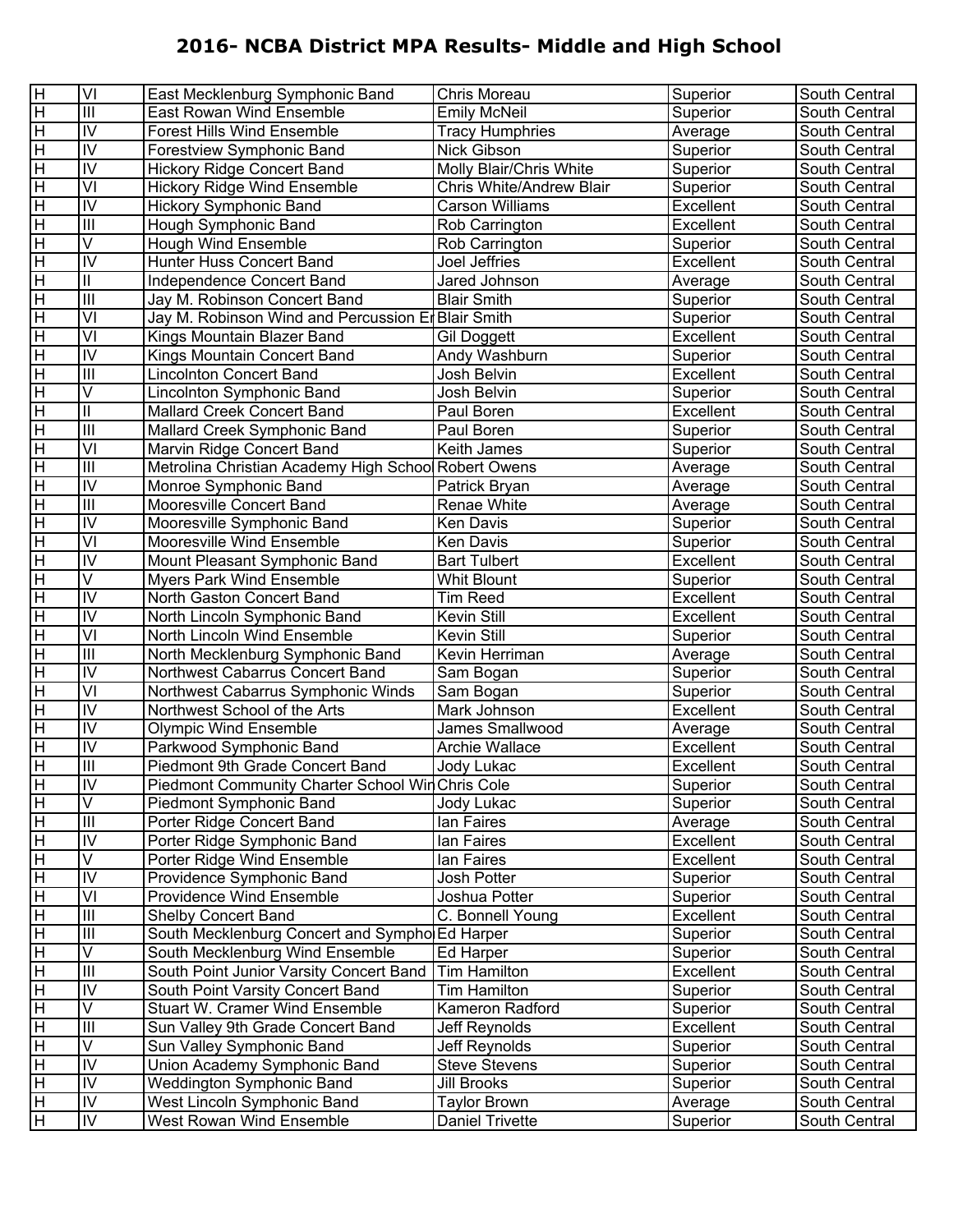| $\overline{H}$          | Ш                                             | West Stanly Concert Band           | <b>Brent Messenger</b>                      | Excellent            | South Central |
|-------------------------|-----------------------------------------------|------------------------------------|---------------------------------------------|----------------------|---------------|
| $\overline{\mathsf{H}}$ | V/VI                                          | Alexander Central                  | <b>Garry Stafford</b>                       | Superior             | Northwest     |
| $\overline{\mathbf{H}}$ | $\mathbf{III}$                                | Alexander Central High             | Patrick Watkins/Garry Stafford              | Superior             | Northwest     |
| $\overline{\mathsf{H}}$ | $\overline{N}$                                | Atkins                             | Justin Summers & Lars Holmberg Superior     |                      | Northwest     |
| $\overline{\mathbf{H}}$ | $\overline{\text{IV}}\text{N}$                | Avery                              | Dee Raby                                    | Superior             | Northwest     |
| $\overline{\mathbf{H}}$ | $\mathbf{III}$                                | <b>Bandys</b>                      | Nathan Brown                                | <b>Comments Only</b> | Northwest     |
| $\overline{\mathbf{H}}$ | $\overline{\mathsf{V}}$                       | <b>Bandys</b>                      | Nathan Brown                                | Superior             | Northwest     |
| $\overline{\mathbf{H}}$ | IV/V                                          | <b>Bunker Hill</b>                 | <b>Myron Massey</b>                         | Excellent            | Northwest     |
| $\overline{\mathbf{H}}$ | VI                                            | Central Davidson Symphonic Band I  | Rodney K. Workman                           | Superior             | Northwest     |
| $\overline{\mathbf{H}}$ | $\overline{\text{V}}$ / $\overline{\text{V}}$ | Central Davidson Symphonic Band II | Rodney K. Workman                           | Superior             | Northwest     |
| $\overline{\mathbf{H}}$ | IV                                            | <b>Charlotte Latin</b>             | Ron Payne                                   | Superior             | Northwest     |
| $\overline{\mathbf{H}}$ | $\overline{\mathsf{v}}$                       | Davie                              | Andrew Jimeson                              | Superior             | Northwest     |
| $\overline{\mathbf{H}}$ | $\overline{\text{IV}}$                        | Davie                              | Andrew Jimeson                              | Superior             | Northwest     |
| $\overline{\mathbf{H}}$ | IV                                            | Draughn                            | Jason Hoyle                                 | Superior             | Northwest     |
| $\overline{\mathbf{H}}$ | $\overline{\text{V}}$                         | East Burke                         | Jonathan Berry                              | Superior             | Northwest     |
| $\overline{\mathbf{H}}$ | VI                                            | East Davidson                      | David Deese                                 | Superior             | Northwest     |
| $\overline{\mathbf{H}}$ | $\overline{N}$                                | East Surry                         | <b>Matthew Trice</b>                        | Superior             | Northwest     |
| $\overline{\mathbf{H}}$ | $\overline{III}$                              | Foard                              | Adam Reinhardt                              | Superior             | Northwest     |
| $\overline{\mathbf{H}}$ | V                                             | Foard                              | Adam Reinheardt                             | Superior             | Northwest     |
| $\overline{\mathbf{H}}$ | $\overline{N}$                                | Forbush                            | <b>Daved Roberts</b>                        | Excellent            | Northwest     |
| $\overline{\mathsf{H}}$ | V                                             | Freedom                            | Robert Johnston                             | Superior             | Northwest     |
| $\overline{\mathsf{H}}$ | $\overline{N}$                                | <b>Hibriten</b>                    | Hunter Soots                                | Superior             | Northwest     |
| $\overline{\mathbf{H}}$ | $\overline{N}$                                | Lake Norman                        | Chris Brown                                 | Excellent            | Northwest     |
| $\overline{\mathbf{H}}$ | $\overline{\mathsf{v}}$                       | Lake Norman                        | Chris Brown                                 | Excellent            | Northwest     |
| $\overline{\mathbf{H}}$ | $\overline{\textsf{V}}$                       | Ledford                            | Greg Gibson & David Hayes                   | Excellent            | Northwest     |
| $\overline{\mathbf{H}}$ | V                                             | Maiden                             | Nicky Horner                                | Superior             | Northwest     |
| $\overline{\mathbf{H}}$ | $\overline{\mathsf{N}}$                       | Mount Tabor                        | Colin Choat                                 | Superior             | Northwest     |
| $\overline{\mathsf{H}}$ | V                                             | Newton-Conover                     | Haskew Smith                                | Excellent            | Northwest     |
| $\overline{\mathsf{H}}$ | $\overline{\mathsf{v}}$                       | North Davidson                     | Norian Fordham                              | Superior             | Northwest     |
| $\overline{\mathsf{H}}$ | $\overline{\mathbb{H}}$                       | North Wilkes                       | Justin Beebe                                | Superior             | Northwest     |
| $\overline{\mathbf{H}}$ | $\ensuremath{\mathsf{II}}$                    | Paisley IB Magnet                  | <b>Greg Dills</b>                           | Excellent            | Northwest     |
| $\overline{\mathbf{H}}$ | $\overline{\mathbb{H}}$                       | Patton                             | Chad Higdon                                 | Superior             | Northwest     |
| $\overline{\mathbf{H}}$ | V                                             | Patton                             | Chad Higdon                                 | Superior             | Northwest     |
| $\overline{\mathbf{H}}$ | $\overline{III}$                              | Reynolds                           | Derrick James                               | Comments Only        | Northwest     |
| $\overline{\mathbf{H}}$ | $\overline{\mathsf{V}}$                       | Reynolds                           | <b>Derrick James</b>                        | Excellent            | Northwest     |
| $\overline{\mathbf{H}}$ | $\overline{\mathsf{N}}$                       | Ronald Reagan                      | Andrew Craft & Kenneth Tysor                | Superior             | Northwest     |
| $\overline{\mathsf{H}}$ | $\overline{VI}$ - MW                          | Ronald Reagan                      | Andrew Craft & Kenneth Tysor                | Superior             | Northwest     |
| ΙH                      | ШI                                            | Ronald Reagan High                 | Andrew Craft/Kenneth Tysor                  | Excellent            | Northwest     |
| H                       | $\overline{\mathbb{H}}$                       | South Caldwell                     | Jason Childers                              | Superior             | Northwest     |
| $\overline{H}$          | IV                                            | South Caldwell                     | Jason Childers                              | Superior             | Northwest     |
| $\overline{\mathbf{H}}$ | VI                                            | South Caldwell                     | Jason Childers                              | Superior             | Northwest     |
| $\overline{\mathbf{H}}$ | V                                             | St. Stephens                       | Casey Oaks                                  | Superior             | Northwest     |
| $\overline{\mathbf{H}}$ | $\mathbf{III}$                                | Starmount                          | <b>Erin Haley</b>                           | Excellent            | Northwest     |
| $\overline{\mathbf{H}}$ | $\mathbf{III}$                                | Thomasville High School            | <b>Matt Garis</b>                           | Average              | Northwest     |
| $\overline{\mathbf{H}}$ | IV                                            | Walkertown                         | Quincy Lundy                                | Superior             | Northwest     |
| $\overline{\mathbf{H}}$ | IV                                            | Watauga                            | Joshua Ogle                                 | Excellent            | Northwest     |
| $\overline{\mathbf{H}}$ | VI                                            | <b>West Caldwell</b>               | Jonathan Stafford                           | Excellent            | Northwest     |
| $\overline{\mathbf{H}}$ | $\mathbf{III}$                                | West Caldwell                      | Jonathan Stafford                           | Excellent            | Northwest     |
| $\overline{\mathbf{H}}$ | IV                                            | West Davidson                      | Michael Hyde                                | Excellent            | Northwest     |
| $\overline{\mathbf{H}}$ | $\mathbf{III}$                                | West Forsyth                       | Patricia Hughes Ball & Phil Wingf Excellent |                      | Northwest     |
| $\overline{\mathbf{H}}$ | IV                                            | West Forsyth                       | Patricia Hughes Ball & Phil Wingf Excellent |                      | Northwest     |
| $\overline{\mathbf{H}}$ | VI                                            | West Forsyth                       | Patricia Hughes Ball & Phil Wingf Superior  |                      | Northwest     |
| $\overline{\mathbf{H}}$ | $\ensuremath{\mathsf{III}}\xspace$            | West Iredell High                  | <b>Chad Evans</b>                           | Excellent            | Northwest     |
| $\pm$                   | V                                             | <b>West Stokes</b>                 | Sean McClure                                | Excellent            | Northwest     |
| $\overline{\mathbf{H}}$ | <b>III/IV</b>                                 | <b>West Wilkes</b>                 | <b>Matthew Dauer</b>                        | Excellent            | Northwest     |
| $\overline{H}$          | Ш                                             | <b>Wilkes Central</b>              | <b>Spencer Malott</b>                       | <b>Comments Only</b> | Northwest     |